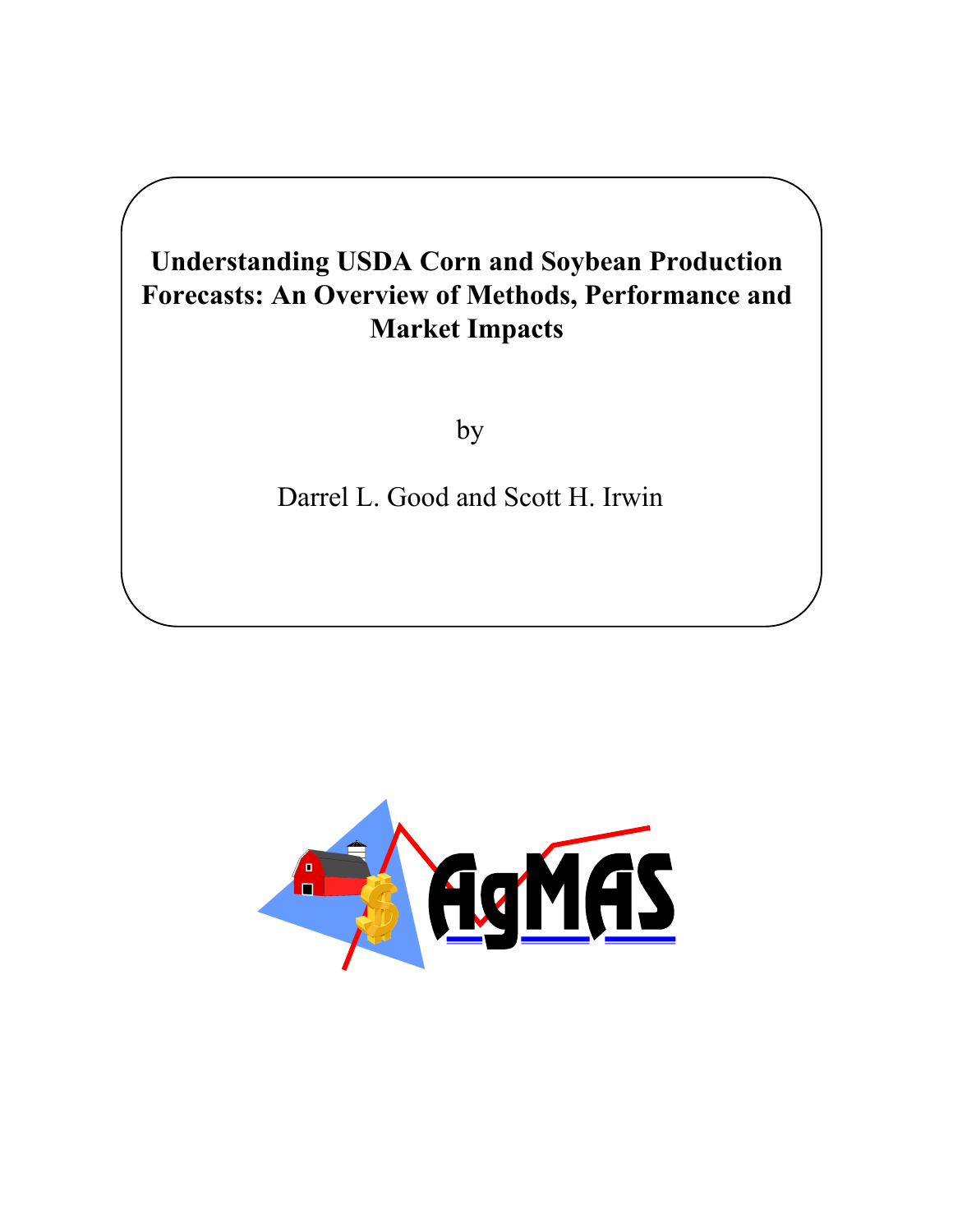by

Darrel L. Good and Scott H. Irwin<sup>1</sup>

October 2003 Updated: January 2004

AgMAS Project Research Report 2003-07

1

<sup>&</sup>lt;sup>1</sup> Darrel L. Good and Scott H. Irwin are Professors in the Department of Agricultural and Consumer Economics at the University of Illinois at Urbana-Champaign. The authors appreciate the research assistance of Thorsten Egelkraut and Olga Isengildina in assembling the data used for this study. Rich Allen of NASS provided valuable information about NASS crop forecasting procedures. This material is based upon work supported by the Economic Research Service, U.S. Department of Agriculture, under Project No. 43-3AEK-8-80106. Any opinions, findings, conclusions, or recommendations expressed in this publication are those of the authors and do not necessarily reflect the view of the U.S. Department of Agriculture.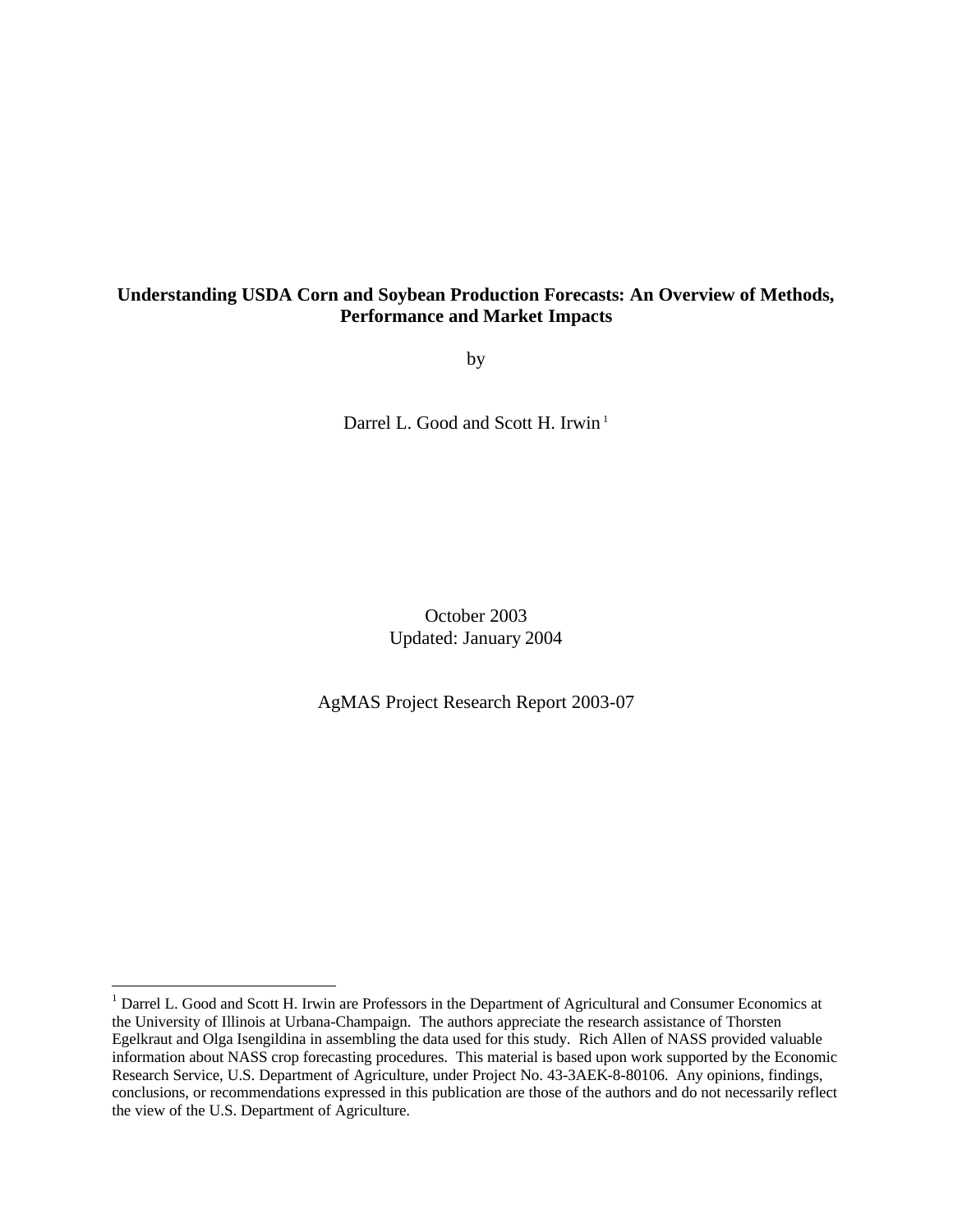## **Abstract**

The purpose of this report is to improve understanding of USDA crop forecasting methods, performance and market impact. A review of USDA's forecasting procedures and methodology confirmed the objectivity and consistency of the forecasting process over time. No changes in methodology occurred in 2003. Month-to-month changes in corn and soybean production forecasts from 1970 through 2003 indicated little difference in magnitude and direction of monthly changes over time. USDA production forecast errors were largest in August and smaller in subsequent forecasts. There appeared to be no trend in the size or direction of forecast errors over time. On average, USDA corn production forecasts were more accurate than private market forecasts over 1970-2003, with the exception of August forecasts since the mid-1980s. Private market forecasts in soybeans were more accurate than USDA forecasts for August, regardless of the time period considered. As the growing season progresses the USDA's relative accuracy in soybeans improved. USDA corn production forecasts had the largest impact on corn futures prices in August and recent price reactions have been somewhat larger than historical reactions. For soybeans, the largest reactions in futures prices occurred in August and September, but recent reactions have been large in October. Overall, the analysis suggests the USDA performs reasonably well in generating crop production forecasts for corn and soybeans.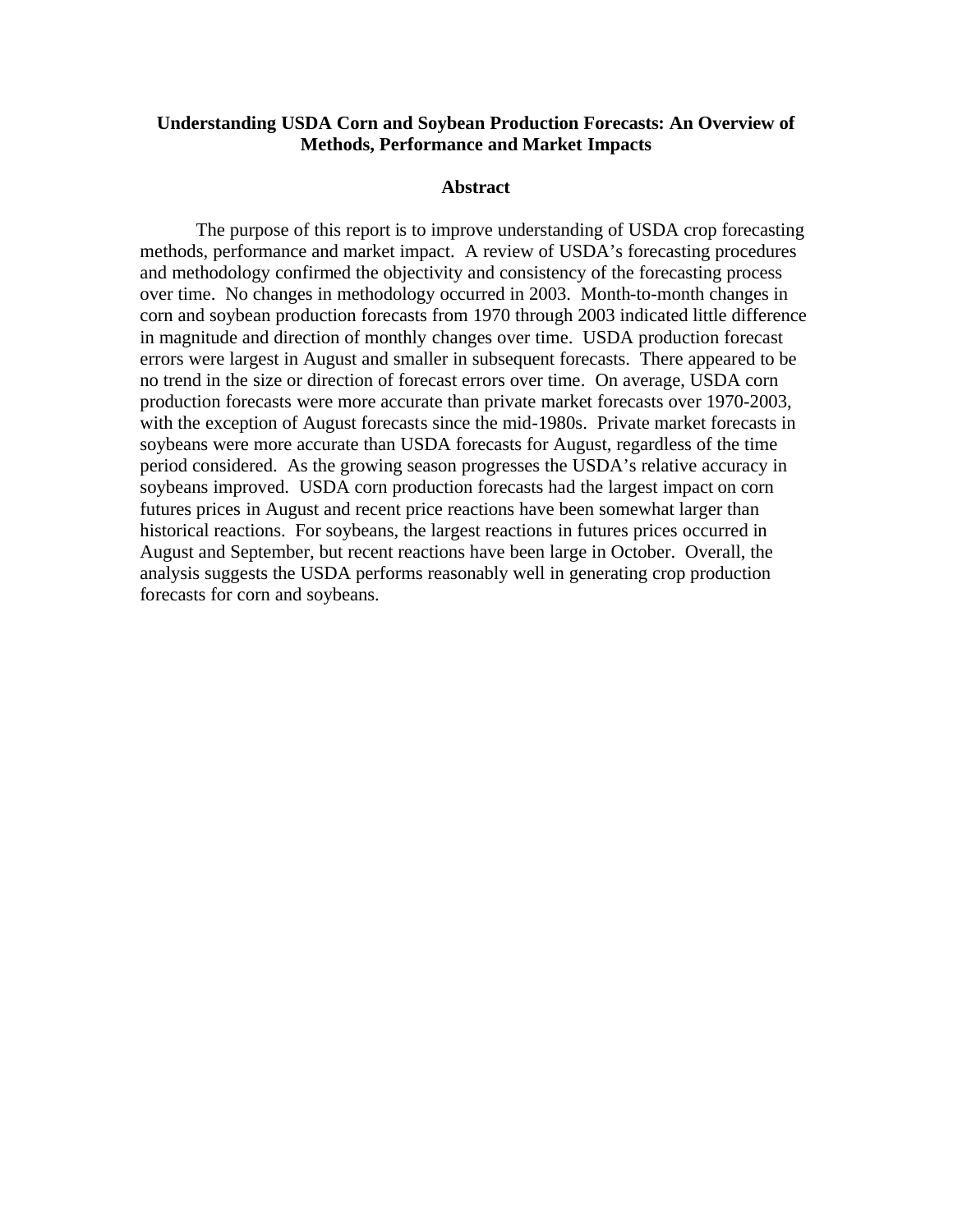# **Introduction**

There appears to be continuing misunderstanding of US Department of Agriculture (USDA) motives, methods and procedures used to arrive at production forecasts for US corn and soybean crops. This was vividly illustrated by comments from producers, commodity analysts and farm market advisory services following the release of the August 2003 forecasts. For example, we recently received the following e-mail inquiry from a farmer:

"I have a question concerning the August and the September crop production reports. A friend told me that the numbers that came out in the August report, which were lower than many predicted, were utilizing a weather forecast for a hotter and drier 30 day outlook, as of August 1 (the forecast would have been for the month of August). He said that the USDA was trying to use a new system, which would take into account the weather forecast, along with the usual crop conditions and yield checks. I was under the assumption that the August crop report took field surveys as of August 1, and then assumed average weather for the rest of the growing season. If my friend was correct, then this could potentially mean that the dropping crop conditions have already been factored in, and that the September report may only have a slight revision downward."

Market analysts, as represented below, also echoed these concerns:

"There has been considerable dismay in the industry as to USDA's August corn and soybean estimates. Most do not see them as real objective analysis…We think that NASS just missed it by being too conservative with an immature corn and soy crop."

These comments nicely illustrate the importance placed on USDA crop forecasts by market participants and the potential for misunderstanding of the methods used to produce the forecasts. Some in the agricultural community apparently even believe that the USDA manipulates crop forecasts to fulfill some mystical objectives that are contrary to the best interest of farmers. There is clearly a need for a better understanding of all aspects of the USDA crop production forecasting process.

The objectives of this report are to 1) provide an overview of the forecasting process for corn and soybean production used by the USDA, 2) present monthly production forecasts for the 1970 through 2003 corn and soybean crops, 3) examine relationships in the monthly changes in production forecasts, 4) examine errors in the USDA forecasts, 5) compare USDA forecasts to private market forecasts and 6) examine the price response to USDA forecasts and the relationship of the responses to report "surprises." This information should improve understanding of USDA crop forecasting methods, performance and market impact.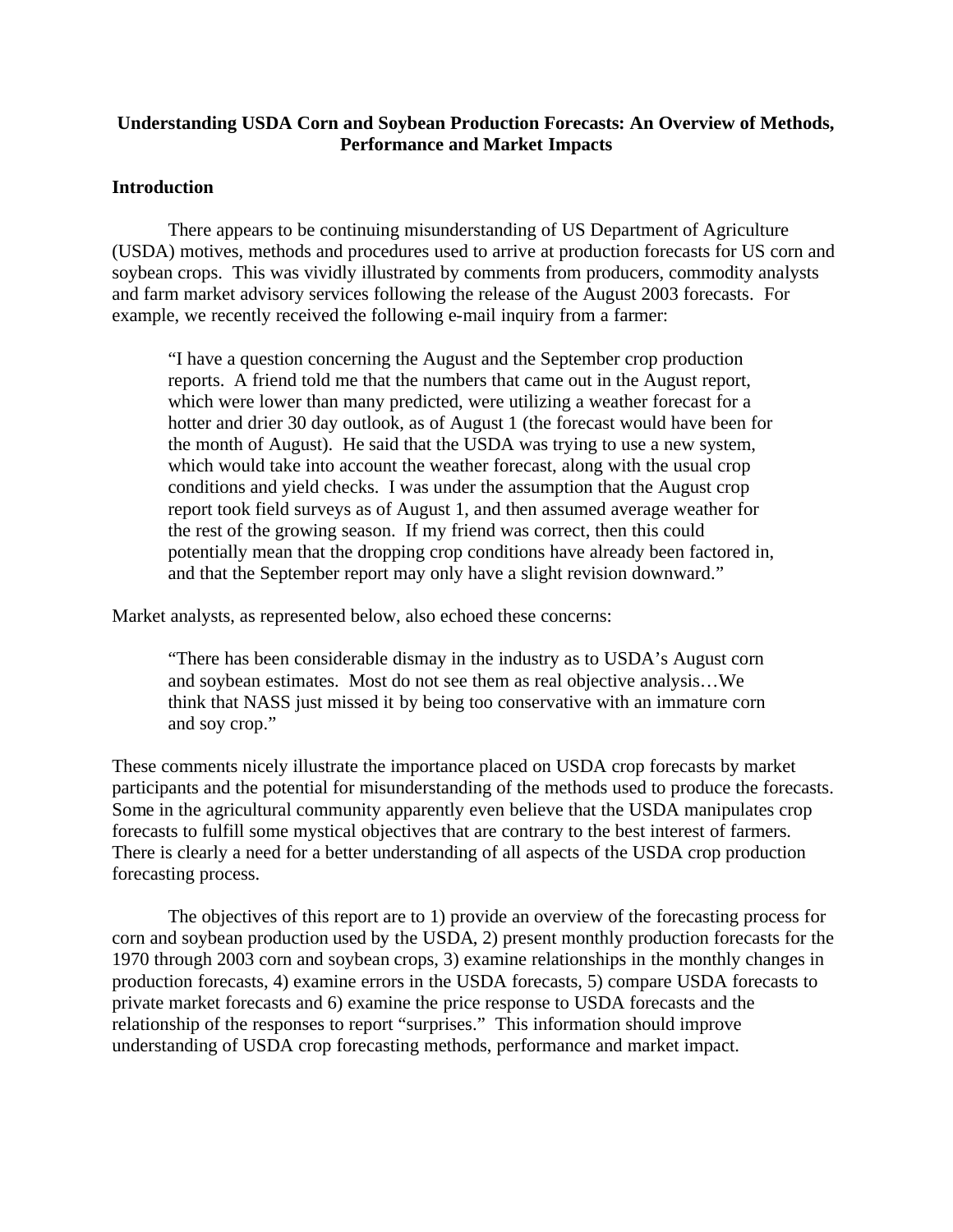# **USDA Forecasting Process**

The USDA uses a highly sophisticated and well-documented procedure to generate its crop production forecasts.<sup>1</sup> All phases of the process are conducted by the National Agricultural Statistics Service (NASS), an agency within the USDA. For corn and soybeans, production forecasts are released in August, September, October, and November.<sup>2</sup> Final estimates are published in January.

The USDA generates crop production forecasts based on estimates of planted and harvested acreage and two types of yield indications, a farmer-reported survey and objective measurements. The acreage figures are obtained from the June Agricultural Survey, conducted during the first two weeks of June and reported at the end of June. The June Survey is based on a large farm operator list frame and a separate and independent area frame survey. These acreage estimates are used in subsequent production forecasts until there is evidence (survey or other) to alter the acreage estimates.<sup>3</sup> The farmer and objective yield "probability" surveys use the same sampling, survey and estimation procedures from year-to-year. This allows yield and production forecasts to be compared over time. Rich Allen, Deputy Administrator for Programs & Products and Chair, Agricultural Statistics Board, NASS, confirmed that there has been no change in forecasting procedures for the 2003 crops (Allen, 2003).

The farmer-reported yield survey is conducted for states with significant corn and soybean production. In 2003, 33 states were surveyed for corn and 29 for soybeans. Farmers included in the yield survey are randomly selected from the list frame (essentially a list of names, addresses and phone numbers) of individuals that responded to the June Agricultural Survey. This assures that farmers included in the yield surveys are growing the crop of interest. Farmers are asked monthly (August through November) for a subjective prediction of their final corn and soybean yields. While the list frame changes across years, reflecting changing farming arrangements, the same individuals are surveyed each month for a particular crop year.

Farmer-reported yield surveys are conducted primarily by Computer Assisted Telephone Interviewing (CATI), but some data are collected by mail and by face-to-face interviews. The USDA has determined that farmers tend to make conservative (low) yield predictions, especially early in the season, so the survey results for each month are compared to survey results at the same time during the past 10 years and the final average yields for those years. Thus, the final farmer-reported yield for a given month is adjusted to reflect that fact that farmers consistently are conservative over time.

The objective yield survey for corn and soybeans typically is conducted only for the seven most important production states. These "speculative" states generate about 70 percent of US production for each of the crops. The objective yield survey is based on an area-frame

<sup>&</sup>lt;sup>1</sup> This section draws heavily from Egelkraut et al. (2003).

 $2^2$  The USDA also published corn and soybean production forecasts for July until the mid-1980s.

<sup>&</sup>lt;sup>3</sup> The USDA announced on September 29, 2003 that it will begin using the Farm Service Agency's (FSA) certified acreage information for the October crop report. Previously, this information was not available until the end of the year, and thus, could only be incorporated into January estimates.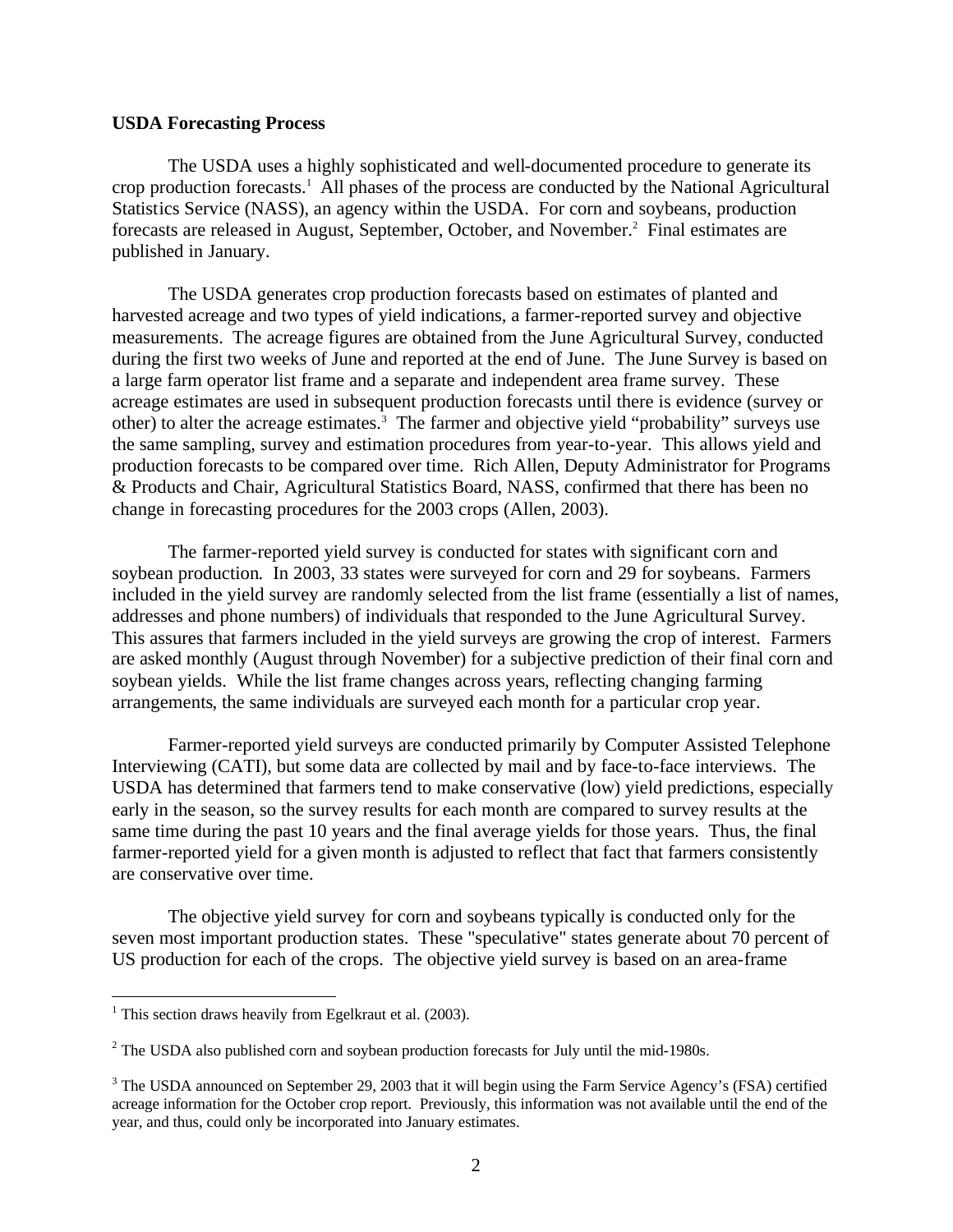sampling design, where fields are randomly selected from the total land area used in production of a given crop. Mirroring the procedure for the farmer-reported yield survey, fields for the objective yield survey are randomly selected from the larger number surveyed in USDA's June Agricultural Survey. Note that sample fields are selected with a probability proportional to their size.

Objective yields are obtained from two independently located plots in each randomly selected field. Physical counts and measurements of the number of plants and production per plant are conducted. Yield per acre is generated for the field after standardizing for row widths, moisture content and harvest loss. Objective yield indications are derived from models based on observations over the last five years for the corresponding months compared with end of season yields. Separate monthly models are constructed by maturity stage so forecast adjustments are automatically made for early or late maturing crops.

It is important to note that accuracy of the objective yield indications can change through the growing and harvest seasons. Early in the season, the yield indications are influenced by assumed relationships between plant counts and fruit numbers, and an assumed fruit weight adjusted for moisture content and harvest loss. As the season progresses, fruit counts become known. At the end of the season, plots are harvested, and yields are calculated based on actual grain weights and harvest losses. In addition, an interview is conducted with the farm operator immediately after harvest to determine acres actually harvested and the yield realized in the sample field.

As noted earlier, yield forecasts are developed monthly from August through November. The data on both yield surveys are collected during the last week of the month previous to the survey month and the first few days of the survey month, generally from the  $25<sup>th</sup>$  of the previous month through the  $3<sup>rd</sup>$  of the survey month. Yield forecasts then reflect crop conditions at the beginning of the survey month. The crop production forecasts are based on the assumption of normal growing conditions for the remainder of the season as reflected by historical records. The USDA does not incorporate any weather forecasts or factor in crop conditions as reflected by weekly crop progress reports.

The farmer and objective yield indications are combined in a multistage process employing statistical and judgmental techniques. Before the actual "lock-up" that precedes the release of a crop report, all available acreage data and farmer-reported yield indications for nonspeculative states are reviewed. One part of this review is comparison of yield recommendations for a given state with adjoining states to see if they demonstrate consistency, based on the weather that has already occurred. If there is a need to discuss recommendations with a state office, this can be done but no information is exchanged about yield indications for other states. By the time lock-up occurs, harvested acreage for all states and yields for non-speculative states have been set.

The lock-up for USDA crop reports occurs the night before a report is released. The recommendations and comments for speculative states are transmitted as encrypted data files which are locked in a safe until the lock-up area is secured. For these states, yield indications are available from both the farmer-reported survey and the objective yield survey. During lock-up, the Agricultural Statistics Board reviews all the indications, and in consultation with commodity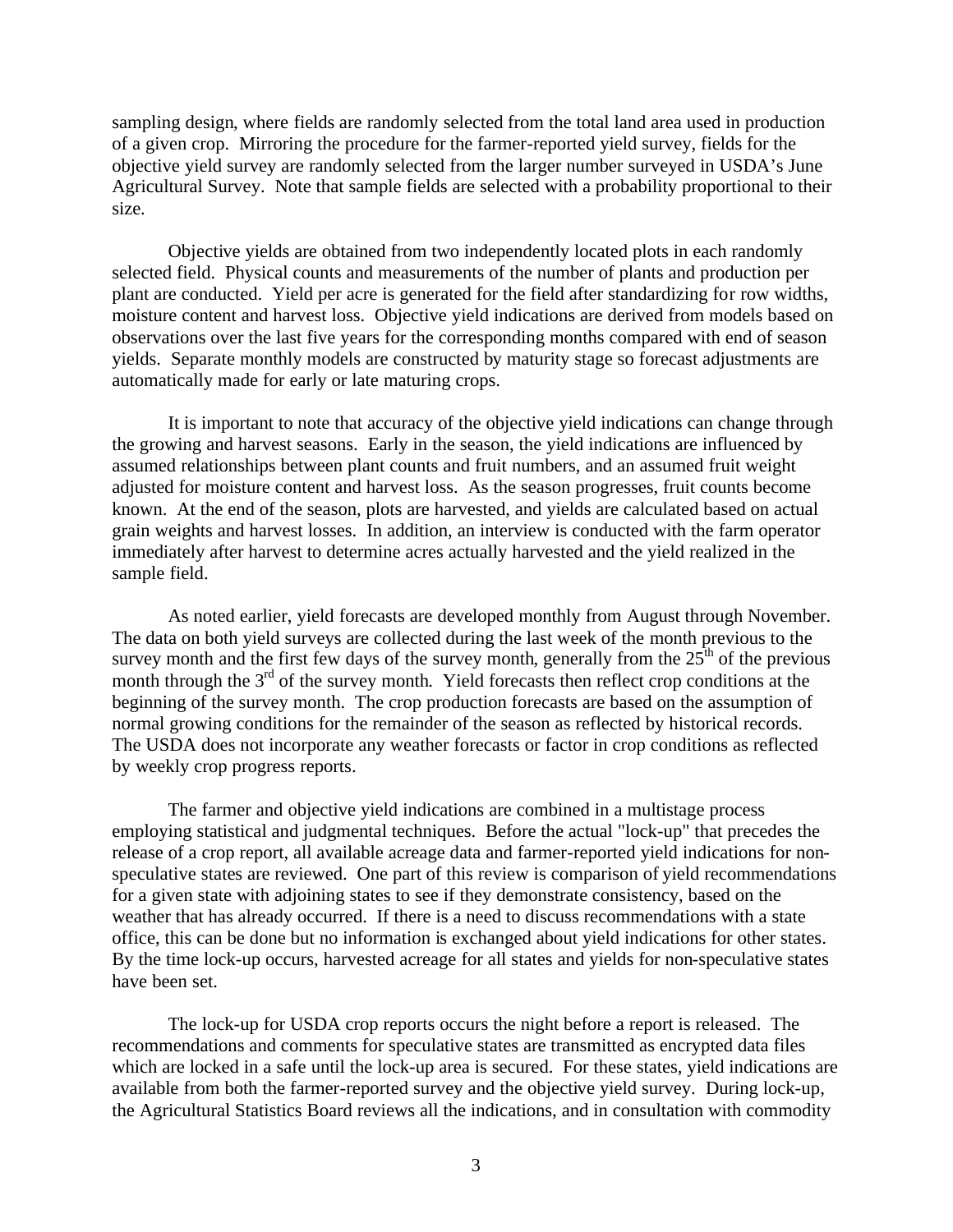statisticians, determines production forecasts for speculative states. Regional production forecasts are then determined. The final step is the generation of national production forecasts. The process used to determine final production estimates is described by Gardner (1992) this way:

"A NASS board in Washington then assesses all the indicators of yield, including the estimates of a month earlier. This is not done using a pre-specified formula-- in which case a computer could replace the NASS board---but through a consensus of the Board members based on their experience and the full information before them. (p. 1068)

After the Agricultural Statistics Board moves to another crop, a commodity statistician, and usually one other Board member, completes the review of individual state indications, recommendations, and analyses and adjusts final state figures if necessary. For a complete description of the production forecasting process, see "The Yield Forecasting Program of NASS", *SMB Staff Report Number SMB 98-01*, USDA, NASS, Statistical Methods Branch, July 1998.

# **USDA Forecast Performance**

 $\overline{a}$ 

Corn and soybean production forecasts provided by the USDA for the 34-year period covering 1970-2003 are presented in Figures 1 and 2. Production forecasts are shown for August, September, October and November of each year. As noted in the previous section, a July forecast was made until the mid-1980s, but is not considered here in order to have a consistent set of forecasts for the entire period. USDA crop production estimates released in January of the year after harvest generally are considered to be "final" estimates. While January estimates may be subsequently revised based on stocks reports or agricultural census data, such changes tend to be rather small.<sup>4</sup>

Changes in the monthly production forecasts relative to the previous month's forecast are presented in Figures 3 and 4 for corn and soybeans, respectively.<sup>5</sup> Before proceeding further, it is important to emphasize that the term "change in forecast" is not meant to imply that the USDA revises monthly forecasts. As discussed in the previous section, the USDA makes the best possible interpretation of production potential each month based upon available information. In other words, the USDA makes a "fresh" or "new" forecast each month.

Returning to Figures 3 and 4, the change in forecasts is presented in percentage terms, rather than in bushels, in order to standardize for increasing crop size over time. A positive change represents a larger forecast in the current month relative to the previous month and vice versa. The September change for both corn and soybeans was very large in 1983. For a given month, however, there appears to be little difference in the magnitude of monthly changes over time. In addition, there appears to be no change in the pattern or direction of monthly changes

<sup>&</sup>lt;sup>4</sup> The official track record of USDA crop production forecasts can be found in the publication at: [http://usda.mannlib.cornell.edu/data-sets/crops/96120/.](http://usda.mannlib.cornell.edu/data-sets/crops/96120/)

<sup>&</sup>lt;sup>5</sup> Please see the appendix to this report for all computational formulas.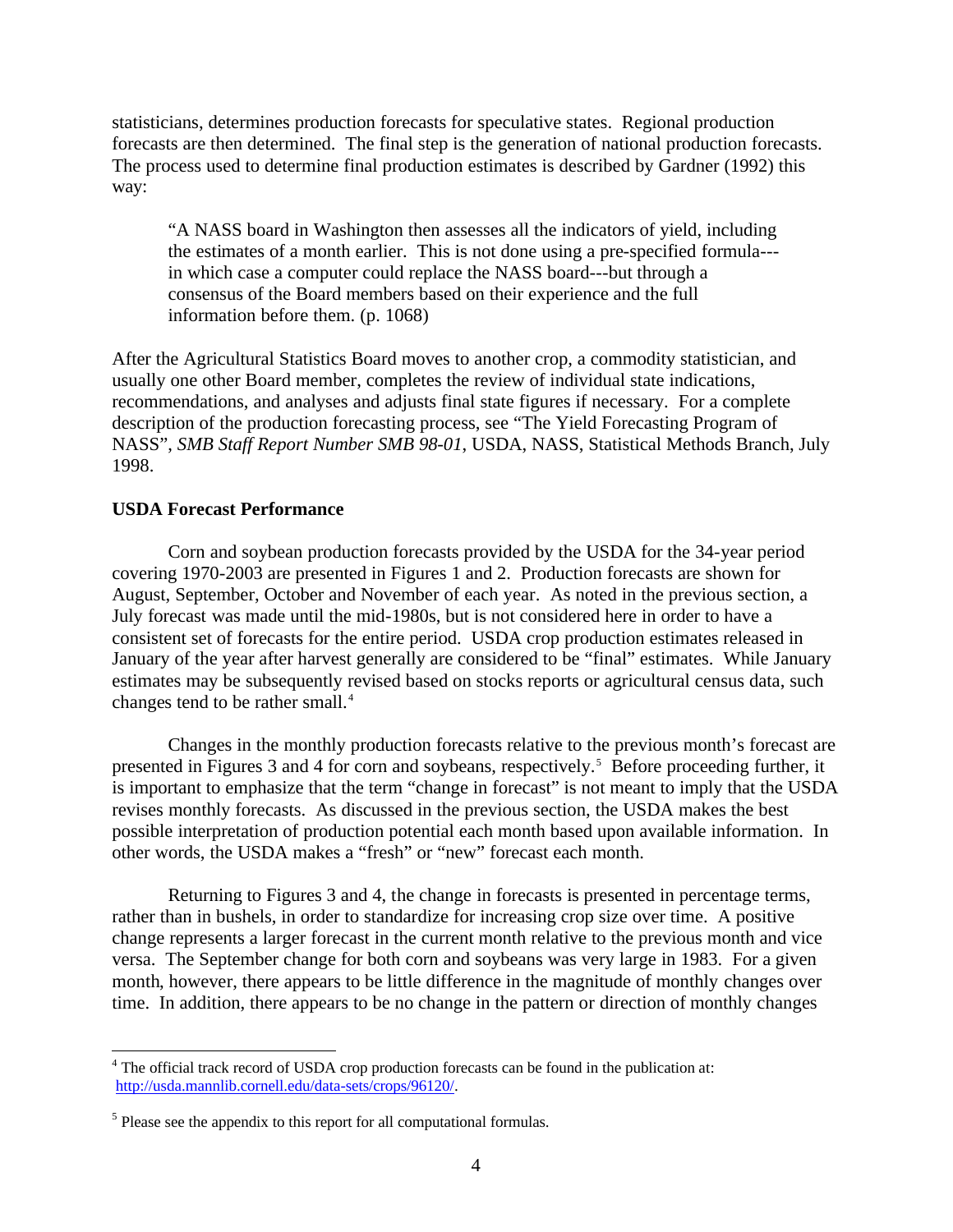over time. It is not surprising that the size of forecast changes tends to diminish across the forecasting cycle (e.g., September corn changes versus January corn changes).

Figures 5 and 6 illustrate the relationship between changes in monthly production forecasts. The figures address the question of whether the size and direction of change in October forecasts, for example, is correlated to the size and direction of change in September forecasts. The results indicate that there is a positive relationship in the monthly changes for both corn and soybeans. The magnitude of the relationship is indicated by the correlation coefficient (r). A correlation coefficient of +1 indicates a perfect positive correlation in monthly forecast changes and a coefficient of 0 indicates no correlation in monthly changes (A coefficient of -1 indicates perfectly negative correlation.) Correlations in corn are moderate for October versus September and January versus November changes and high for November versus October changes. The average correlation across all three comparisons for corn is 0.54, which indicates substantial "smoothing" of changes in corn production forecasts. Relationships are more limited in soybeans, where the highest correlation is 0.50 (November versus October changes). The average correlation across all three comparisons for soybeans is 0.35, indicating a moderate amount of smoothing of soybean production forecasts across months. 6

Figures 7 and 8 illustrate the magnitude of monthly changes in corn and soybean production forecasts relative to the changes expected by private market analysts. For the period 1970 through 2000, the expected private market changes are represented by an average of the changes in production forecasts by Conrad Leslie and Sparks Companies, Inc. Forecasts from these two firms are selected because they generally were considered to be the most influential and were widely-reported in the popular press during this period. The two firms used different procedures and sources for estimating crop size (Egelkraut et al., 2003). In addition, the history of forecasts by these two firms is available for an extended period of time. For the period 2001 through 2003, the expected private market changes are represented by changes in the "average trade guess" as reported by Oster/Dow Jones (ODJ). The change was made because Conrad Leslie discontinued his service after 2000. Note that Sparks forecasts are included in the ODJ averages. For the most part, both the direction and the magnitude of changes in monthly USDA corn and soybean production forecasts have been well anticipated by the private sector. This suggests that private analysts are able to anticipate and incorporate any "smoothness" in USDA changes into their own forecasts.

The previous analysis indicates that the pattern of changes in USDA corn and soybean production forecasts has been stable over time and that the private sector anticipates the changes reasonably well. However, there is still the question of the accuracy of monthly forecasts. Following previous studies (e.g., Garcia et al., 1997; Egelkraut et al., 2003), the accuracy of the August, September, October and November forecasts is measured against the January estimate. The percentage errors in each of the monthly forecasts are presented in Figures 9 and 10 for the 1970 through 2003 corn and soybean crops, respectively. Not surprisingly, errors generally are

1

<sup>&</sup>lt;sup>6</sup> See Isengildina, Irwin and Good (2003) for a thorough analysis of the relationship between forecast changes in both corn and soybeans. They find that the positive correlations in forecast changes are statistically significant. This is consistent with Gardner's (1992) argument that, "If the current estimate is substantially different from earlier estimates there is a tendency not to adjust the prior NASS estimates fully to rely only on the current month's information." (p. 1068) Isengildina, Irwin and Good discuss several possible explanations for the observed smoothing of changes in USDA corn and soybean production forecasts.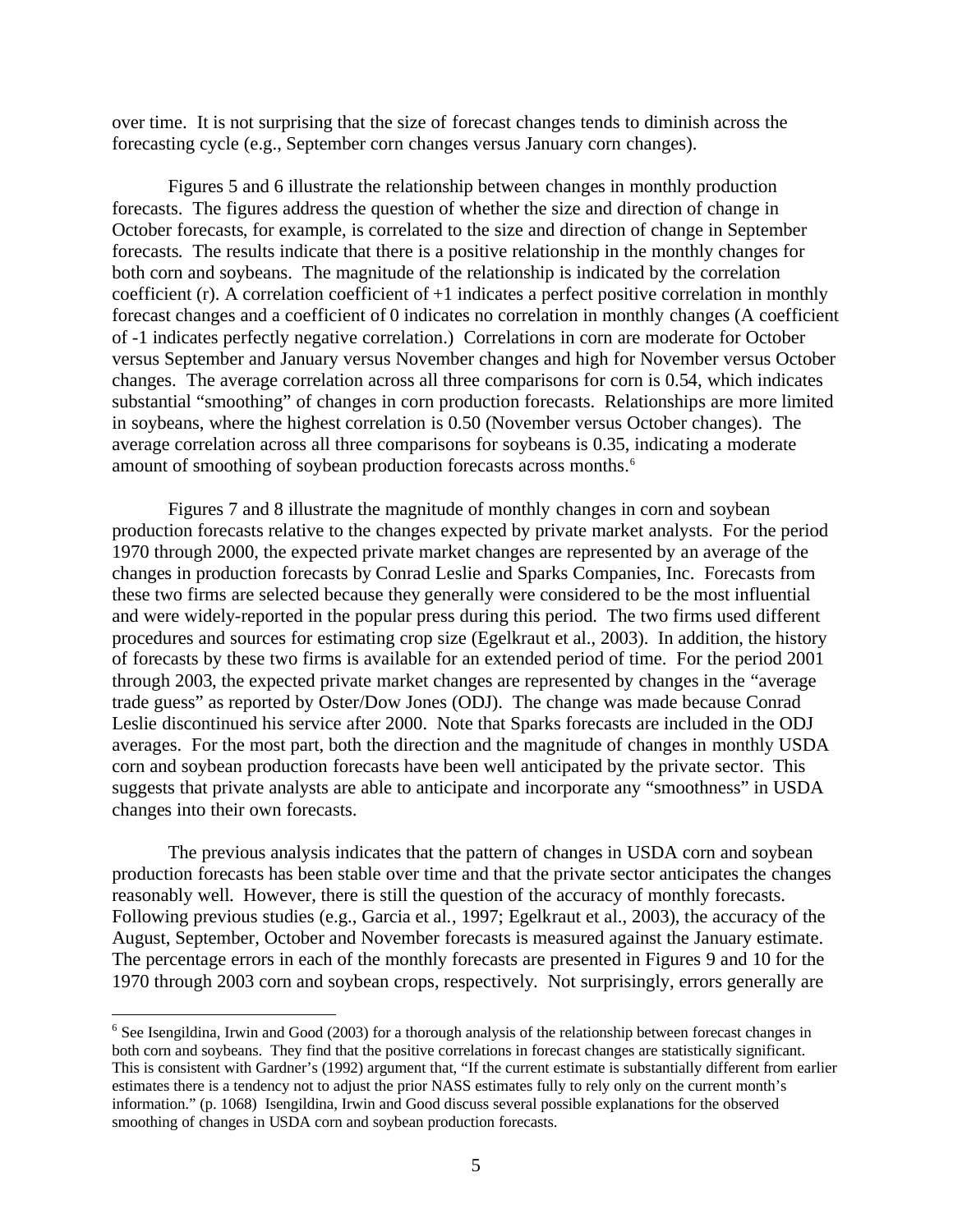largest in August and become smaller in subsequent forecasts, reflecting improving information on actual crop size. In every case, the average forecast error is near zero, indicating USDA forecasts do not tend to be too high or too low on average. There also does not appear to be any discernable trend in the size of forecast errors through the years. Finally, it is interesting to note that, on average, the magnitude of percentage forecast errors for corn and soybeans in the same month are about equal.

Corn and soybean forecast errors for the USDA and private market are compared in Figures 11 and 12, respectively. The figures suggest that USDA and private forecast errors are about the same magnitude, especially so for soybeans. However, there are times when the forecast errors diverge sharply. It turns out that there are some important trends in the relative forecasting accuracy of the USDA and private market over this period, but it can be difficult to see just looking at the figures. The trends are more easily discernable in Table 1, which presents average absolute percentage errors for the USDA and private market forecasts. These calculations treat negative and positive forecast errors the same. In other words, the direction of error does not matter, only the distance from the final value. The average absolute error is reported for the entire 1970-2003 period and for two sub-periods, 1970-1984 and 1985-2003. 7 In corn, the relative forecasting accuracy of the USDA was superior in every case, except August in the latter sub-period. USDA forecasts in corn also improved more quickly than the private market as the growing season progressed. The one trouble spot for the USDA in corn was August forecast accuracy since the mid-1980s. Since that time, private market forecasts have been more accurate by an average of 0.6 percentage points, not an inconsequential difference. This reflects a sharp improvement in August private sector forecast accuracy relative to the USDA over the last three decades.

The relative forecasting comparisons for soybeans are a bit more surprising. Private market forecasts were more accurate than USDA forecasts for August, regardless of the time period considered. Paralleling the results for corn, private market forecasts of August soybean production since the mid-1980s have been more accurate by an average of 0.6 percentage points. As the growing season progresses the USDA's relative accuracy improved, with the USDA having average absolute percentage errors about equal to or smaller than the private market for September, October and November soybean forecasts.<sup>8</sup>

Overall, the analysis presented in this section suggests the USDA performs reasonably well in generating crop production forecasts for corn and soybeans. There is nonetheless room for improvement. Commenting on similar forecast accuracy results, Egelkraut et al. (2003), offer this suggestion:

<u>.</u>

 $7$  The 1984/1985 breakpoint is suggested by empirical results found in Fortenbery and Sumner (1993) and Garcia et al. (1997).

 $8$  See Egelkraut et al. (2003) for a thorough analysis of USDA forecast accuracy in both corn and soybeans. Their investigation is based on several measures of forecast accuracy, including the average absolute error measure considered here. Results are not sensitive to which measure of forecast accuracy is considered. They also conduct statistical tests of the differences in forecast accuracy and examine in detail the question of structural change in relative forecast accuracy.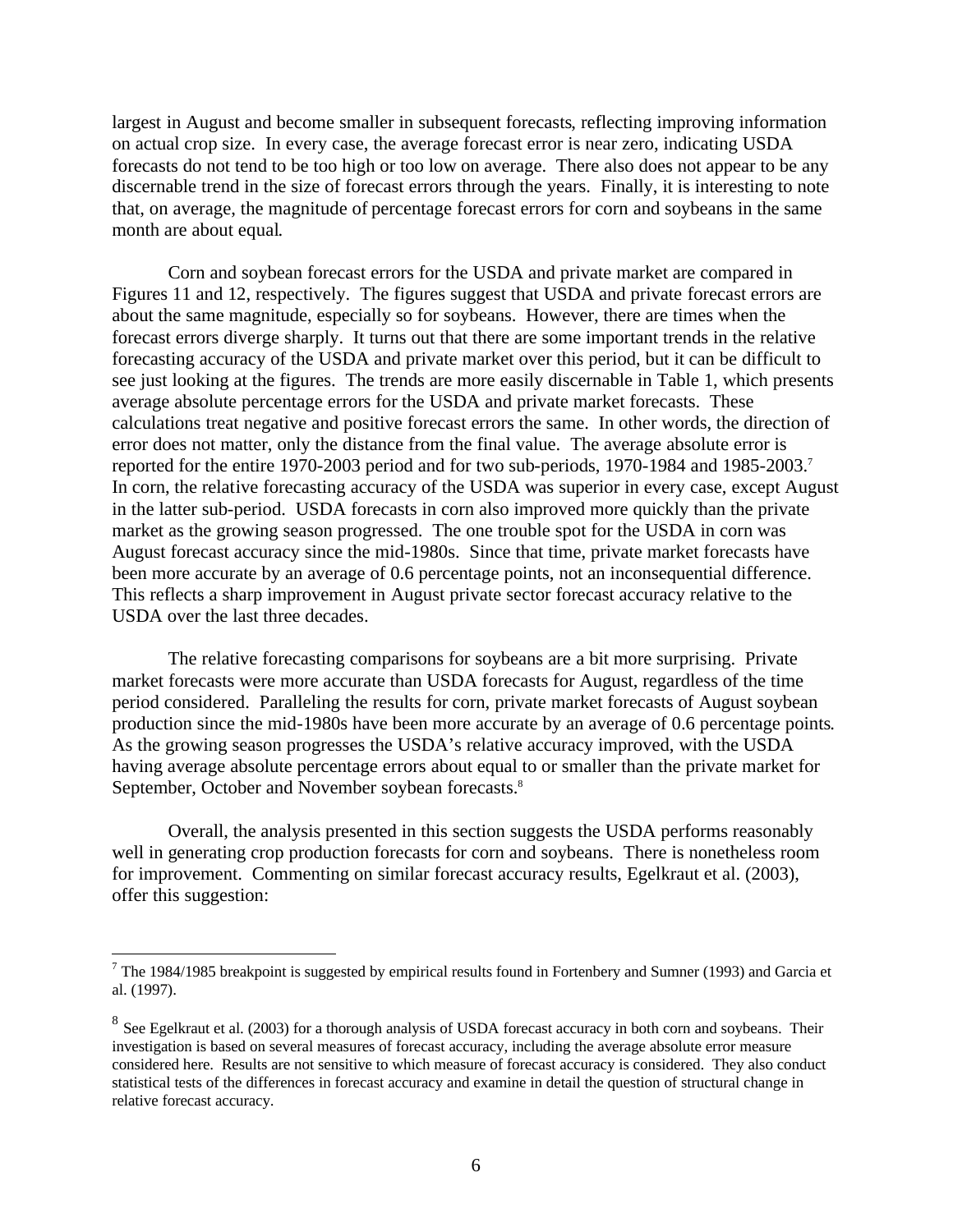"The improved performance by the private agencies for August for both crops during the most recent years, and the ability of the private agencies to generate relatively accurate forecasts in soybeans suggest that it might be useful for USDA to investigate expanding the scope of their subjective yield analysis to incorporate a wider range of market and industry participants. Such a strategy, if proved effective, might lead to improved crop production forecasts." (p. 94)

# **Market Impact of USDA Forecasts**

 $\overline{a}$ 

Theoretically, the price impact of USDA corn and soybean production forecasts should be determined by how well the market anticipates the forecasts. If the market perfectly anticipates USDA production forecasts, then, under the theory of efficient markets, prices will not change. If the market does not perfectly anticipate the forecasts, prices will change in relation to the degree that the market is "surprised" by the new information. To compute surprises, a measure of market expectations is needed. Once again, private market forecasts are represented by an average of Conrad Leslie and Sparks Companies, Inc. forecasts from 1970- 2000 and ODJ averages for 2001-2003. 9 Figures 13 and 14 show the percentage difference between monthly USDA production forecasts and the monthly private market forecasts.<sup>10</sup> This difference is an estimate of the market surprise for each crop report. A positive surprise number is considered "bearish" because the USDA forecast is larger than the market expectation. Likewise, a negative surprise number is considered "bullish" because the USDA forecast is smaller than the market expectation. Earlier it was shown that the private sector anticipates much of the information in crop reports (see Figures 7 and 8). However, this does not mean the private sector anticipates the information entirely, as is dramatically illustrated in Figures 13 and 14. Market surprises tend to be largest in August and smallest in November for both corn and soybeans. This makes sense as there is more uncertainty about crop conditions earlier in the growing season. There does not appear to be any obvious trends in market surprises across crop years.

The price impact of corn and soybean production forecasts is presented in Figures 15 and 16, respectively. Price impact is indicated by the reaction of December corn futures and November soybean futures (as measured by the first non-limit opening or closing price) immediately after the release of the USDA production forecasts.<sup>11</sup> For corn, the largest reaction in December futures occurs following the August report. Interestingly, recent price reactions have been somewhat larger than historical reactions, except for 1973. Reactions have been relatively small in September, larger in October, and very small in November, with a dramatic exception in 1993. For soybeans, price reactions have had similar magnitudes in August and

<sup>&</sup>lt;sup>9</sup> Both firms typically release their forecasts to customers five to seven days prior to the release of USDA crop reports. This should allow the market adequate time to digest the information and incorporate it into prices.

 $10$  Market surprises are not presented for January crop reports due to limited availability of data on private market expectations for this month.

 $11$  Data on the cash price reaction to the release of USDA crop production forecasts for a number of commodities, including corn and soybeans, can be found in the publication at: [http://www.usda.gov/nass/pubs/histdata.htm.](http://www.usda.gov/nass/pubs/histdata.htm)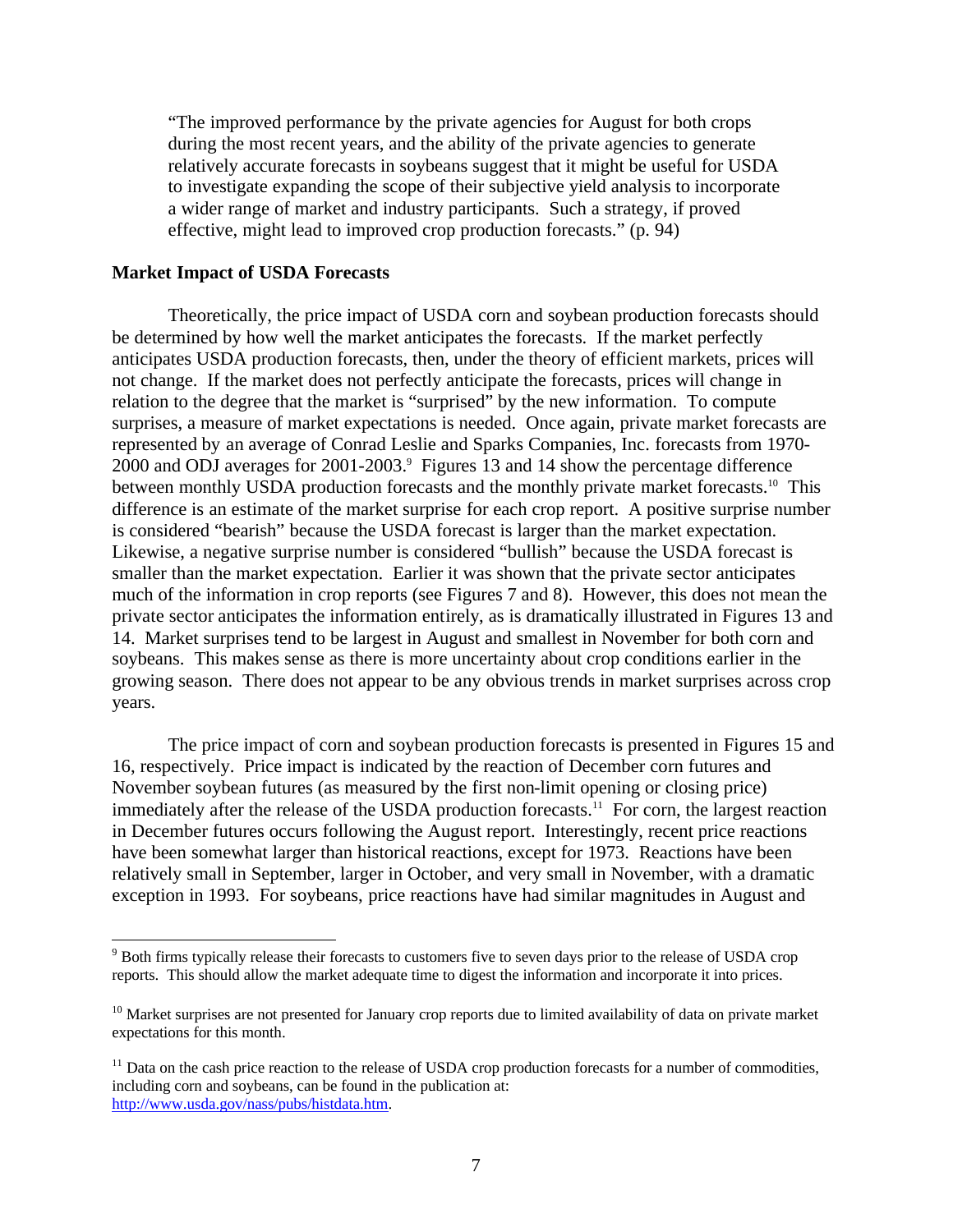September. Price reactions in October were relatively small through the 1980s (with the exception of 1970), but have generally been larger in recent years. Price reactions to the November forecasts have been relatively small and the pattern has changed little over time.<sup>12</sup>

Figures 17 and 18 illustrate the relationship between price reactions in the futures market and the calculated surprises in the USDA forecasts. As expected, there is a negative relationship between the direction of the surprise and the direction of price reaction for both corn and soybeans. In other words, bullish reports (negative surprises) tend to lead to price increases and bearish reports (positive surprises) tend to lead to price decreases. The relationships are somewhat stronger for corn than soybeans, with the variation of surprises in the USDA production forecasts explaining 39 to 57 percent of the variation of the immediate change in corn prices and 24 to 36 percent of the variation of the immediate change in soybean prices (as indicated by  $R^2$  statistics). The strongest relationship is found in November for corn and September for soybeans. Slopes of the estimated lines vary by forecast month but equal, on average, about -1.00 for corn and -0.80 for soybeans. This means a one-percentage point bearish (bullish) surprise leads, on average, to about a one-percentage point decrease (increase) in corn futures prices and a 0.8 percentage point decrease (increase) in soybean futures prices. The relatively wide scatter of price reactions for a given level of surprise indicates the approximate nature of these relationships.

Price impacts illustrated in this section provide strong evidence that market participants view USDA corn and soybean production forecasts as important new information.<sup>13</sup> This further suggests that USDA forecasts improve economic welfare by moving prices closer to the "true" market equilibrium. Having said this, it is important to point out that earlier forecast performance results appear to contradict some of the price impact results. The forecast performance results indicate that private market forecasts early in the season (August) for both crops are now more accurate than USDA forecasts. At the same time, corn and soybean futures prices continue to react to the release of these same USDA forecasts. There is some evidence that the price reaction in corn has actually increased in recent years. Garcia et al. (1997) suggest a plausible explanation for this difference in results. They argue that market participants have different perceptions of the riskiness of USDA and private market forecasts. Theoretical models suggest that informed, private traders may behave strategically with regard to the release of forecasts in advance of public announcements. Thus, it may be reasonable for market

1

<sup>&</sup>lt;sup>12</sup> From 1970-1984, only USDA corn and soybean production forecasts were announced on report release dates, and therefore, the price impact shown in Figures 15 and 16 over this time period can be attributed solely to the USDA production forecasts. From 1985 onwards, USDA corn and soybean production reports were released simultaneously with World Agricultural Supply and Demand Estimate (WASDE) reports. This means price reaction over 1985-2003 may be attributed to the information contained in both the corn and soybean production forecasts and WASDE estimates. While it is impossible to disentangle the differential impact of the production forecasts and WASDE estimates with available data, the consistency of the price reactions over the entire 1970-2003 time period suggests the bulk of the price impact over 1985-2003 should be credited to the USDA corn and soybean production forecasts. For a detailed discussion of this issue see Irwin et al. (2003).

<sup>&</sup>lt;sup>13</sup> The analysis in this report focuses only on the reaction of futures prices to the release of USDA crop reports. Market participants' uncertainty about future price levels can also be impacted by USDA forecasts. Irwin et al. (2002) find that implied volatility in options markets declines sharply after the release of corn and soybean production forecasts, indicating that the forecasts not only impact the level of prices but also reduce uncertainty about future price levels.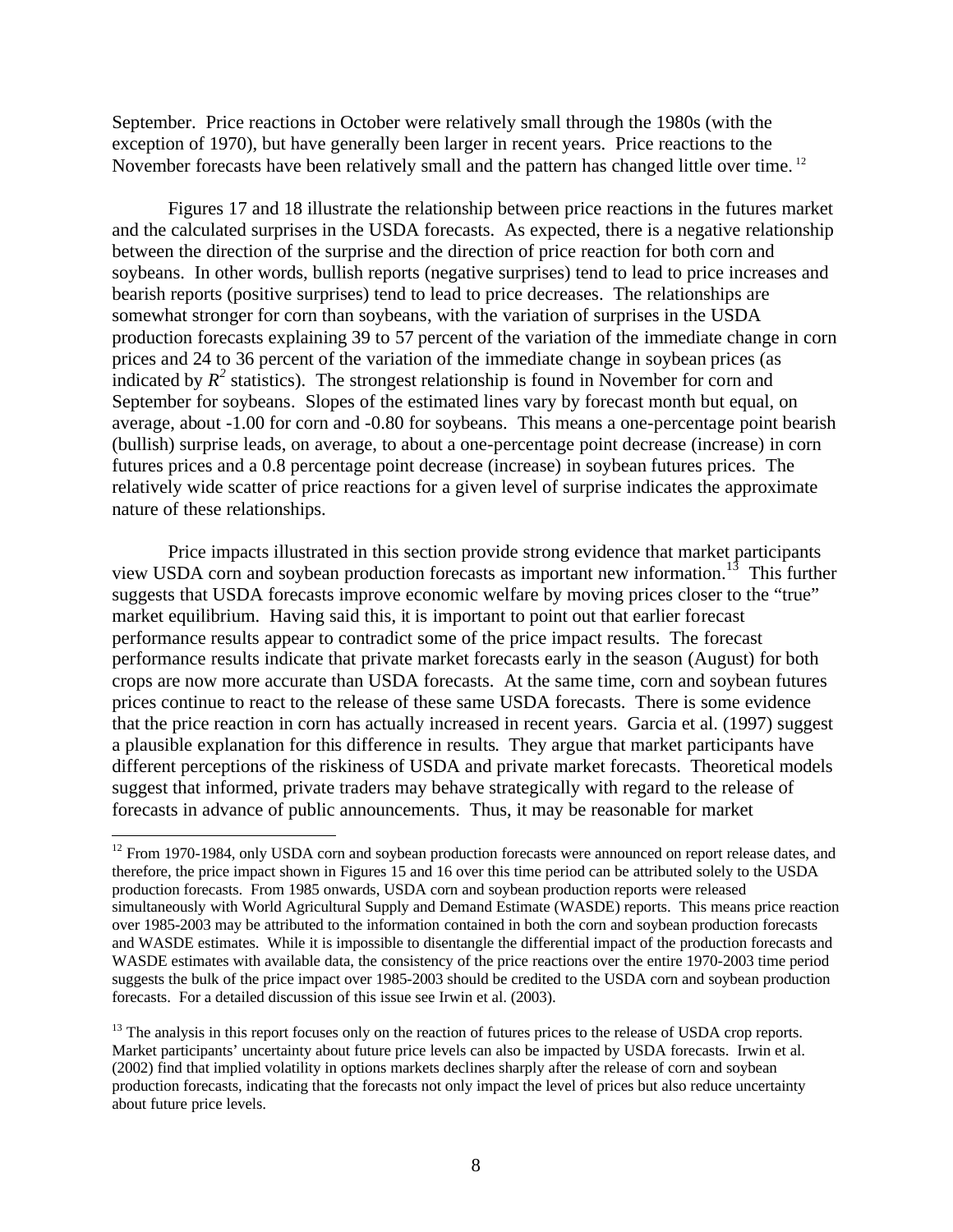participants to regard USDA forecasts as less risky than private market forecasts. Since market participants make decisions based on both expected return and risk, USDA crop production forecasts that change perceptions of risk but not expected return would nonetheless still impact prices. This certainly is an issue that deserves further research.

# **The 2003 Experience**

USDA forecasts and corresponding private market forecasts for 2003 are presented in panel A of Table 2. The final January estimate for corn and soybeans in 2003 also is presented for comparison purposes. For corn, the USDA forecast was smaller than the private forecast in August, larger in September and October and smaller in November. For soybeans, USDA forecasts were smaller or equal to private forecasts in each of the four months. These patterns are consistent with the long-run tendency of market surprises to be mildly correlated across release months. The average month-to-month correlation of surprises is about 0.40 in the corn market and about 0.30 in the soybean market. Whether this tendency is economically significant has yet to be determined.

Forecast errors associated with USDA and private production forecasts for 2003 are presented in panel B (million bushels) and panel C (percent) of Table 2. The comparisons reveal that the USDA generally provided more accurate forecasts of corn and soybean production in 2003. In six of the eight possible comparisons, forecast errors for the USDA were substantially smaller (in absolute terms) than private market errors. This outcome was not surprising for the October and November forecasts given the long-term accuracy trends for later season forecasts. What did stand out was the superior performance of the USDA for early season forecasts in both corn and soybeans, which contrasts with the long-term trends in accuracy for these months. In corn, the USDA August 2003 forecast error was 1.3 percentage points smaller (in absolute terms) than the private market forecast error, the best relative performance by the USDA over the last decade. In soybeans, the USDA August 2003 forecast error was 3.3 percentage points smaller (in absolute terms) than the private market forecast error, the best relative performance by the USDA over the entire 1970-2003 time period. Relative performance for September 2003 soybeans, where the USDA had a 4.7 percentage point smaller forecast error, also was the best since 1970. Overall, the forecasting performance of the USDA in 2003 relative to the private market was quite strong.

Further perspective on the 2003 USDA corn and soybean crop production forecasts is provided by the information found in Table 3. Four key indicators are presented: 1) change in forecasts (where applicable), 2) forecast errors, 3) market surprises and 3) resulting price reactions. The value for 2003 is compared in each case to the previous high and low values over 1970-2002. Based upon a comparison of the absolute value in 2003 to the absolute value of previous highs and lows, none of the 2003 values in corn fell outside the historical ranges found in the table.<sup>14</sup> In other words, the magnitude of changes in forecasts, forecast errors, market surprises and price reactions in 2003 for the corn market were well within the historical experience of the last three decades. Results are more striking in soybeans. In four cases (August: forecast error; September: forecast error; September: market surprise; October: change

<u>.</u>

 $14$  This comparison treats positive and negative values equally.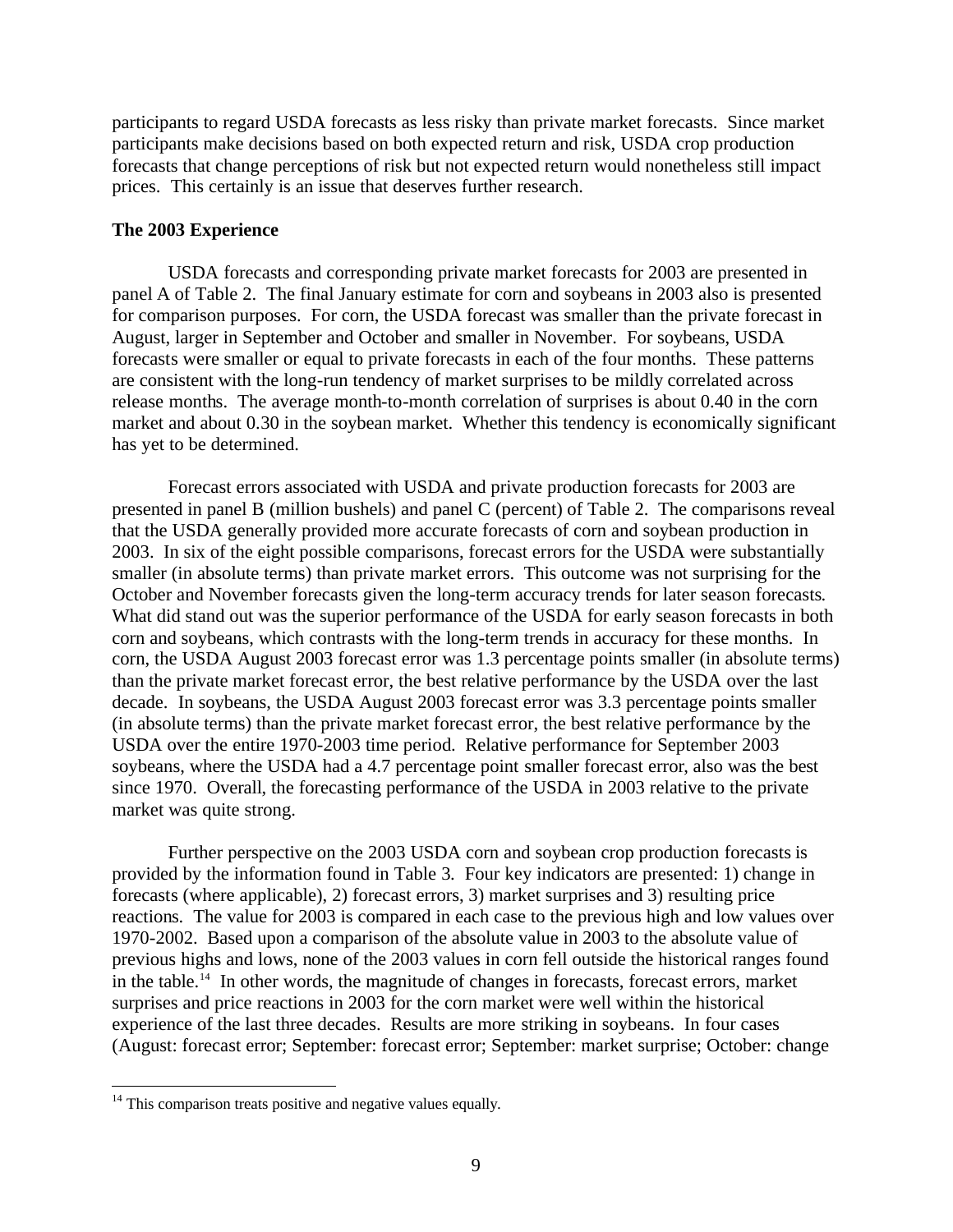in forecast) magnitudes were record large. Several other cases were near record highs in terms of magnitude. It is important to note than even in the cases where new records were set in soybeans, with one exception, the difference between the new record value and old record value was relatively small. The exception is the August forecast error which was 2.9 percentage points larger than the previous record forecast error for in that month. While the August 2003 forecast error for the USDA in soybeans certainly was large by historical standards, as discussed above, it was nonetheless substantially smaller than the private market forecast error for August. Therefore, it seems reasonable to argue that even though 2003 saw some major surprises with regard to USDA soybean production forecasts, the experience generally was not dramatically different than what has been seen before.

Additional perspective is provided by the price reaction comparisons found in Table 4. The actual price reaction for each of the 2003 production forecasts is the same as that presented in Table 3. Predicted price reactions for each month are based on the regression equations estimated from historical data (presented earlier in Figures 17 and 18). In each of the eight cases, the direction of price reaction predicted by the regression equations is the same as that actually observed. In six of the eight cases, the magnitude of actual price reactions is reasonably close to the predicted magnitude. In the other two cases (August 2003 corn and September 2003 soybeans), the actual magnitude is substantially underestimated.<sup>15</sup> It is not surprising that some of the predictions are off substantially, given the relatively modest "fits" of the estimated regression models. However, the large errors in these two cases are within historical experience, which can be seen through inspection of Figures 17 and 18.

Overall, despite many claims to the contrary, the results presented in this section indicate 2003 USDA corn and soybean production forecasts generally were within historical ranges in terms of magnitude of changes, forecast errors, market surprises and price reactions. The September and October soybean forecasts were major market surprises, and the market's price reactions confirmed this, but they were not unprecedented.

# **Summary and Conclusions**

<u>.</u>

Recent comments from producers and others suggest that there has been an ongoing misunderstanding of the USDA's methodology for arriving at corn and soybean production forecasts. The purpose of this report is to improve understanding of USDA crop forecasting methods, performance and market impact.

The USDA uses a highly sophisticated and well-documented procedure to generate its crop production forecasts. For corn and soybeans, production forecasts are released in August, September, October, and November, with final estimates published in January. The USDA generates production forecasts based on estimates of planted and harvested acreage and two types of yield indications, a farmer-reported survey and objective measurements. A review of

<sup>&</sup>lt;sup>15</sup> Two changes can be made to the regression models that may improve the accuracy of the predicted price changes. Garcia et al. (1997) recommend including market surprises for both crops in the regression models (e.g., corn price reaction is based on both corn and soybean market surprises) and pooling observations across all forecast months. Using this revised model, the August corn price change is predicted to be 3.2 percent, closer to the observed price reaction, but still substantially smaller.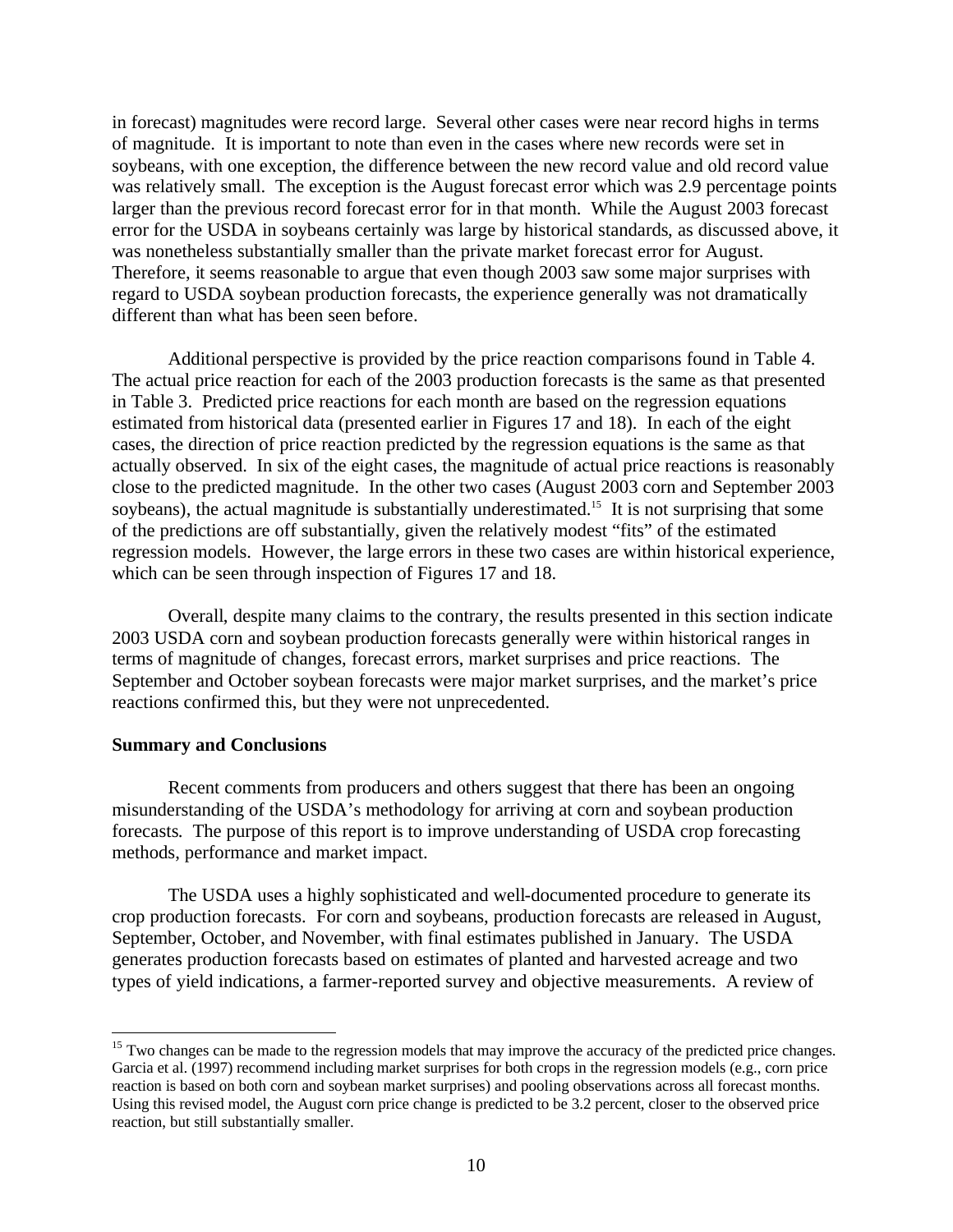USDA's forecasting procedures and methodology confirmed the objectivity and consistency of the forecasting process over time. No changes in methodology occurred in 2003.

Month-to-month changes in USDA corn and soybean production forecasts from 1970 through 2003 indicated little difference in magnitude and direction of monthly changes over time. The size of the monthly changes tended to diminish across the forecasting cycle (August through November). There was a positive relationship in the size and direction of forecast changes across months in both corn and soybeans, with the largest correlations found in corn. Monthly changes in USDA forecasts have been anticipated reasonably well by the private sector. As measured against the production estimate in January after harvest, USDA production forecast errors were largest in August and smaller in subsequent forecasts. There appeared to be no trend in the size or direction of forecast errors over the study period.

On average, USDA corn production forecasts were more accurate than private market forecasts over 1970-2003. One exception in corn was the August forecast in the most recent time period, 1985-2003. The forecasting comparisons for soybeans were a bit more surprising. Private market forecasts in soybeans were more accurate than USDA forecasts for August regardless of the time period considered. As the growing season progresses the USDA's relative accuracy improved, with USDA forecast errors in soybeans about equal to or smaller than private market errors for September, October and November.

USDA corn production forecasts had the largest impact on corn futures prices in August and recent price reactions have been somewhat larger than historical reactions. For soybeans, the largest reaction in futures prices occurred in August and September, but recent reactions have been large in October. As predicted by economic theory, there was a negative relationship between the direction of forecast surprises and the direction of price reactions for both corn and soybeans, with a somewhat stronger relationship for corn than for soybeans.

Overall, the forecasting performance of the USDA in 2003 relative to the private market was quite strong, particularly for early season corn and soybean production forecasts in August and September. Furthermore, despite many claims to the contrary, the August, September, October and November 2003 USDA corn and soybean forecasts generally were within or near historical ranges in terms of magnitude of changes, forecast errors, market surprises and price reactions. The September and October soybean forecasts were major market surprises, and the market's price reactions showed this, but they were not unprecedented.

The analysis presented in this report suggested the USDA performs reasonably well in generating crop production forecasts for corn and soybeans. There was strong evidence that market participants view USDA corn and soybean production forecasts as important new information. There is nonetheless room for improvement. In particular, the USDA may want to consider expanding the scope of the subjective yield surveys to incorporate a wider range of market and industry participants.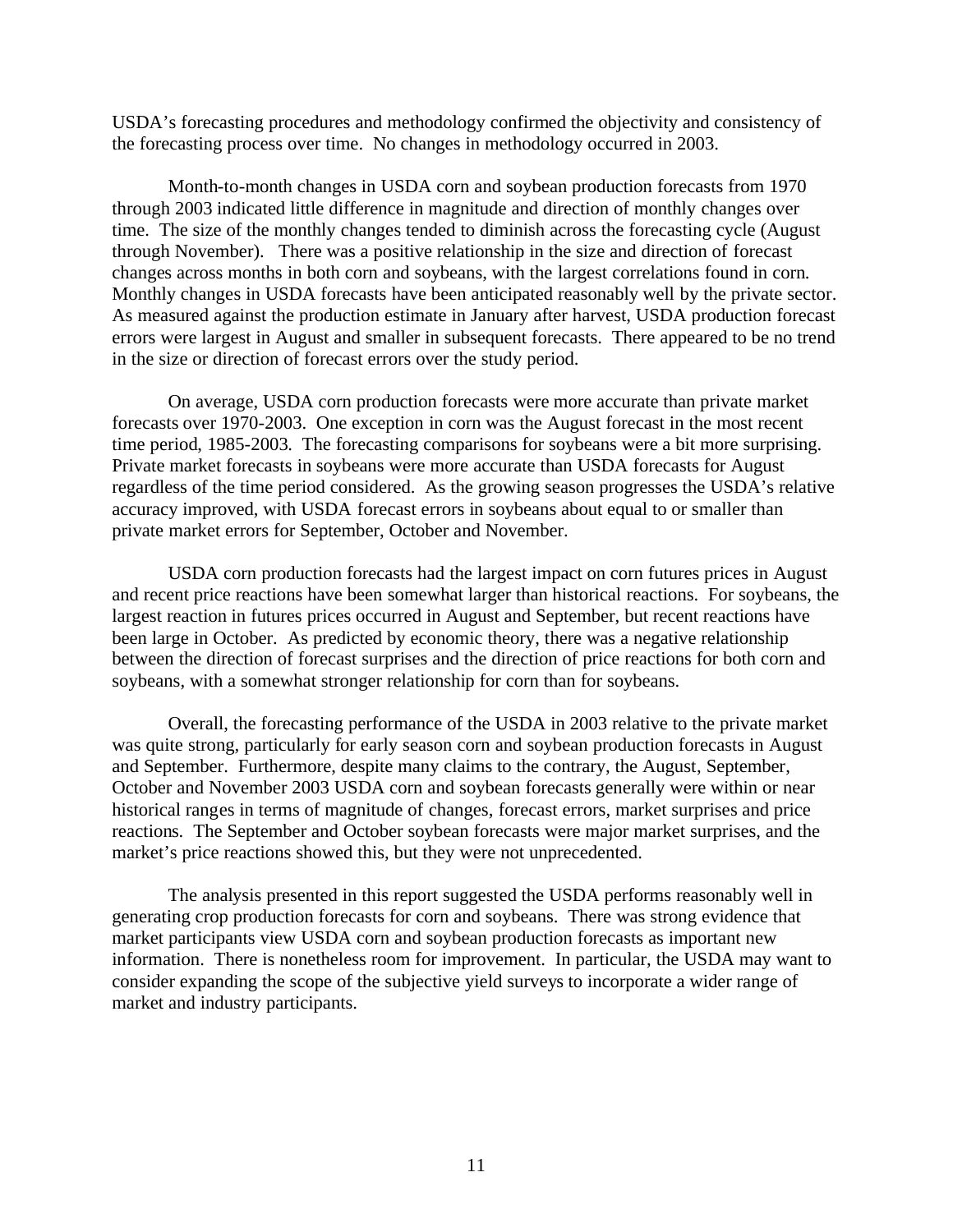# **References**

Allen, Rich. "Personal E-Mail Communication." September-October 2003.

- Egelkraut, T.M., P. Garcia, S.H. Irwin and D.L. Good. "An Evaluation of Crop Forecast Accuracy for Corn and Soybeans: USDA and Private Information Services." *Journal of Agricultural and Applied Economics* 35(2003):79-95.
- Fortenbery, T. R. and D.A. Sumner. "The Effects of USDA Reports in Futures and Options Markets." *Journal of Futures Markets* 13(1993):157-173.
- Garcia, P., S.H. Irwin, R.M. Leuthold, and L. Yang. "The Value of Public Information in Commodity Futures Markets." *Journal of Economic Behavior and Organization*  32(1997): 559-570.
- Gardner, B. L. "How the Data We Make Can Unmake Us: Annals of Factology." *American Journal of Agricultural Economics* 74(1992): 1066-1075.
- Irwin, S.H., D.L. Good, J.K. Gomez and O. Isengildina. "The Value of USDA Outlook Information: An Investigation Using Event Study Analysis." Final Research Report, Economic Research Service, US Department of Agriculture, December 2002.
- Isengildina, O., S.H. Irwin and D.L. Good. "Are Revisions to USDA Crop Production Forecasts Smoothed?" Working Paper, Department of Agricultural and Consumer Economics, University of Illinois at Urbana-Champaign, October 2003.
- NASS. *Historical Track Records:United States Crop Production*. National Agricultural Statistics Service, US Department of Agriculture, April 2003. <http://usda.mannlib.cornell.edu/data-sets/crops/96120/>
- NASS. *Price Reactions After USDA Crop Reports*. National Agricultural Statistics Service, US Department of Agriculture, Pr Rc 1(03), March 2003. [http://www.usda.gov/nass/pubs/histdata.htm.](http://www.usda.gov/nass/pubs/histdata.htm)
- NASS/SMB. *The Yield Forecasting Program of NASS*. National Agricultural Statistics Service, US Department of Agriculture, Staff Report SMB 98-01, 1998.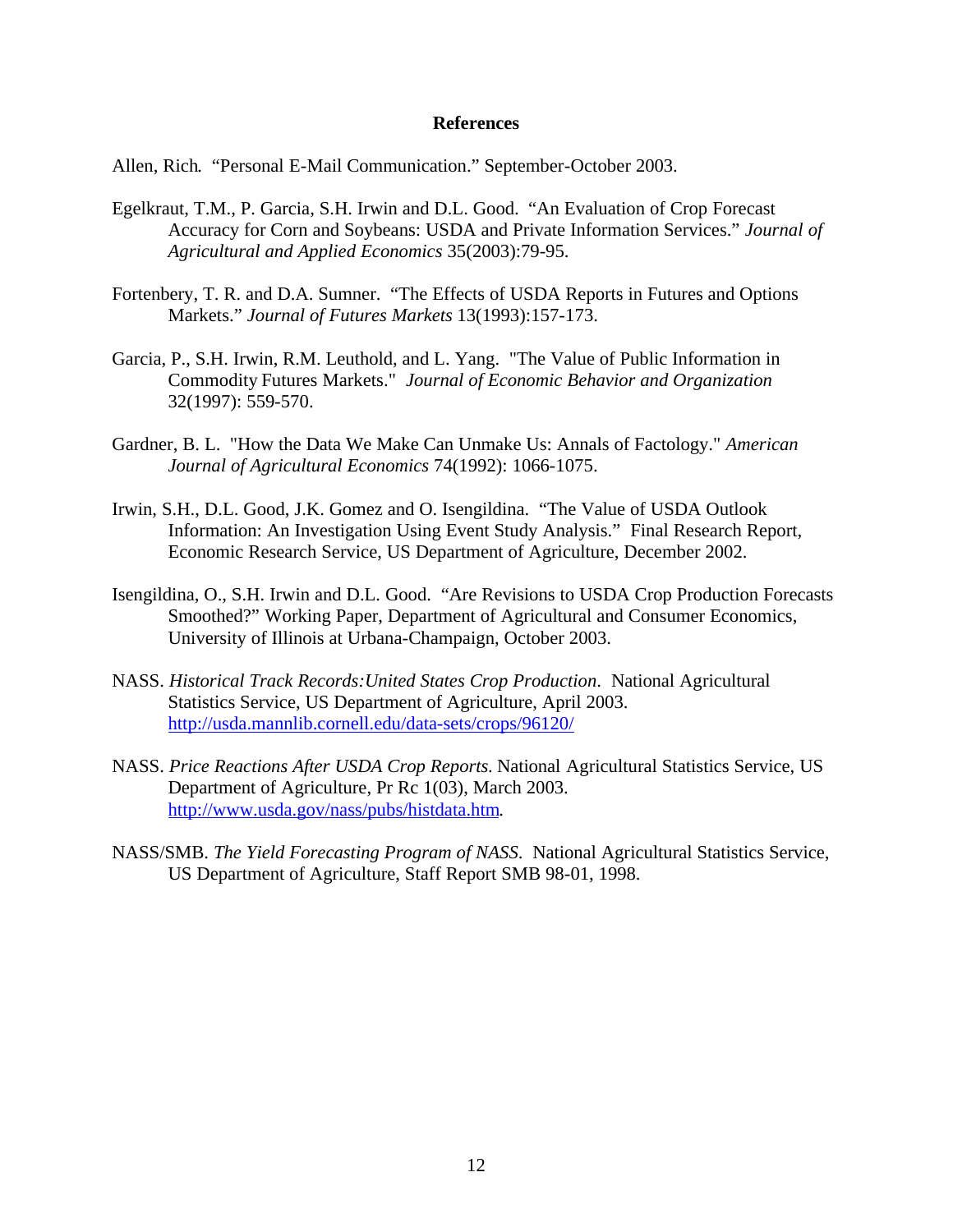# **Appendix: Computational Formulas**

For a given commodity and year, define *USDA<sup>i</sup>* as the USDA crop production forecast or estimate for month *i*, where  $i = 1$  for August forecasts,  $i = 2$  for September forecasts,  $i = 3$  for October forecasts,  $i = 4$  for November forecasts and  $i = 5$  for final January estimates. Next, define *Market<sub>i</sub>* is the average private market crop production forecast for month *i*, where  $i = 1$  for August forecasts,  $i = 2$  for September forecasts,  $i = 3$  for October forecasts and  $i = 4$  for November forecasts. Now, define  $p_{t-1,i}^c$  as the closing (settlement) futures price (corn: December contract; soybeans: November contract) on the day before a USDA crop report is released in month *i* and  $p_t^o$  $p_{t,i}^o$  as the first non-limit opening or closing futures price on the day a USDA crop report is released in month *i*. Based on these variables, the following computational formulas can be defined,

Change in USDA Forecasts:

$$
\left(\frac{USDA_i - USDA_{i-1}}{USDA_{i-1}}\right) \cdot 100 \qquad i = 2,...5
$$

Expected Change in USDA Forecasts:

$$
\left(\frac{Market_i - USDA_{i-1}}{USDA_{i-1}}\right) \cdot 100 \qquad i = 2,...4
$$

USDA Forecast Error:

$$
\left(\frac{USDA_5 - USDA_i}{USDA_5}\right) \cdot 100 \qquad i = 1,...,4
$$

Average Private Market Forecast Error:

$$
\left(\frac{USDA_5 - Market_i}{USDA_5}\right) \cdot 100 \qquad i = 1,...,4
$$

Market Surprise:

$$
\left(\frac{USDA_i - Market_i}{USDA_i}\right) \cdot 100 \qquad i = 1,...,4
$$

Price Reaction: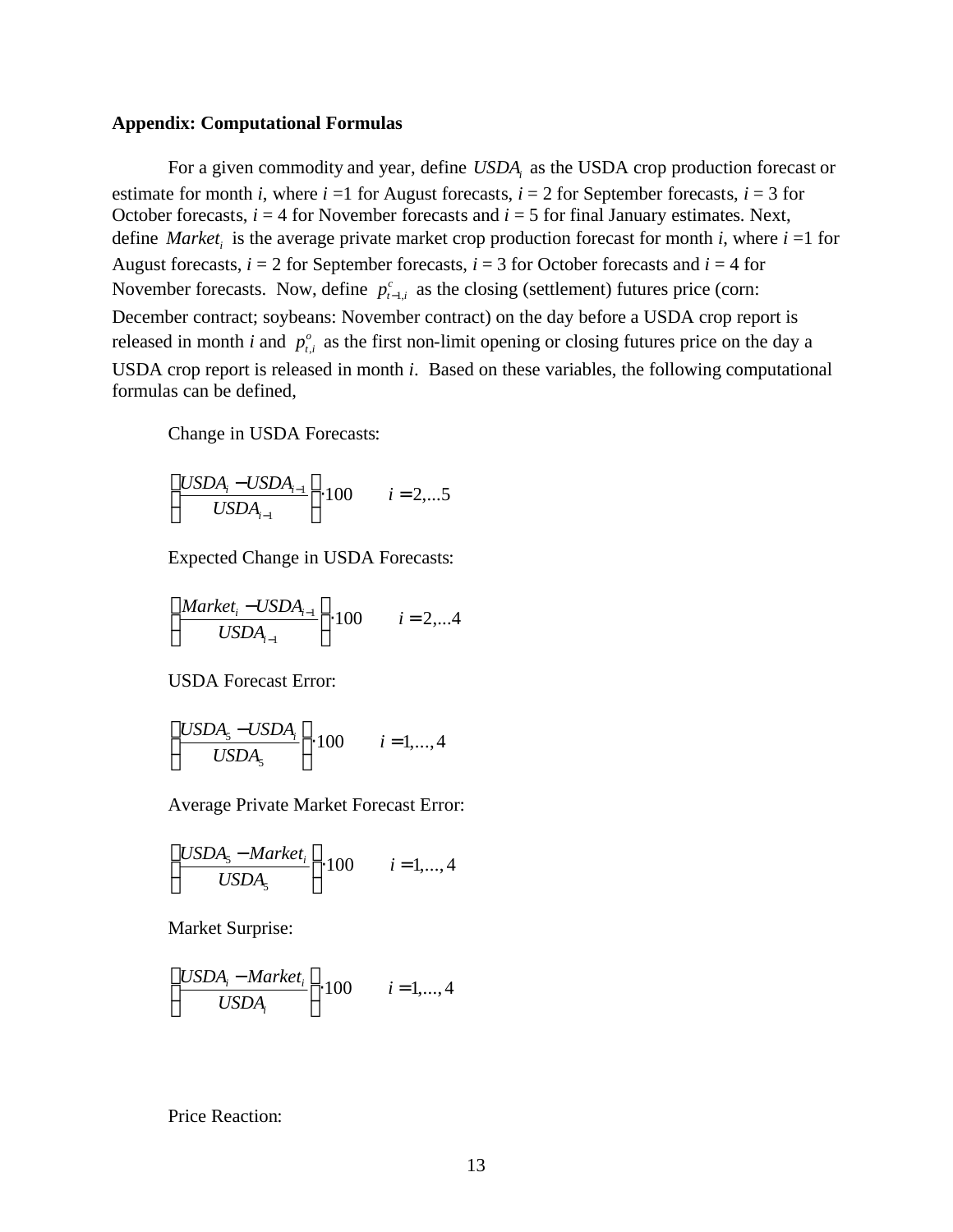$$
\left(\frac{p_{t,i}^o - p_{t-1,i}^c}{p_{t-1,i}^c}\right) 100 \qquad i = 1,...,4
$$

Finally, note that the computational formula for price reaction technically only applies to crop reports released between May 1994 and October 2003. During this time period, reports were released at 8:30 am EST, before the start of futures trading on the release date. The computational formula is changed slightly for crop reports released between August 1970 and April 1994. During this earlier time period, reports were released at 3:00 pm EST, after the close of trading on the release date. As a result, day *t-1* has to be re-defined as the date a crop report is released and day *t* as the day after release.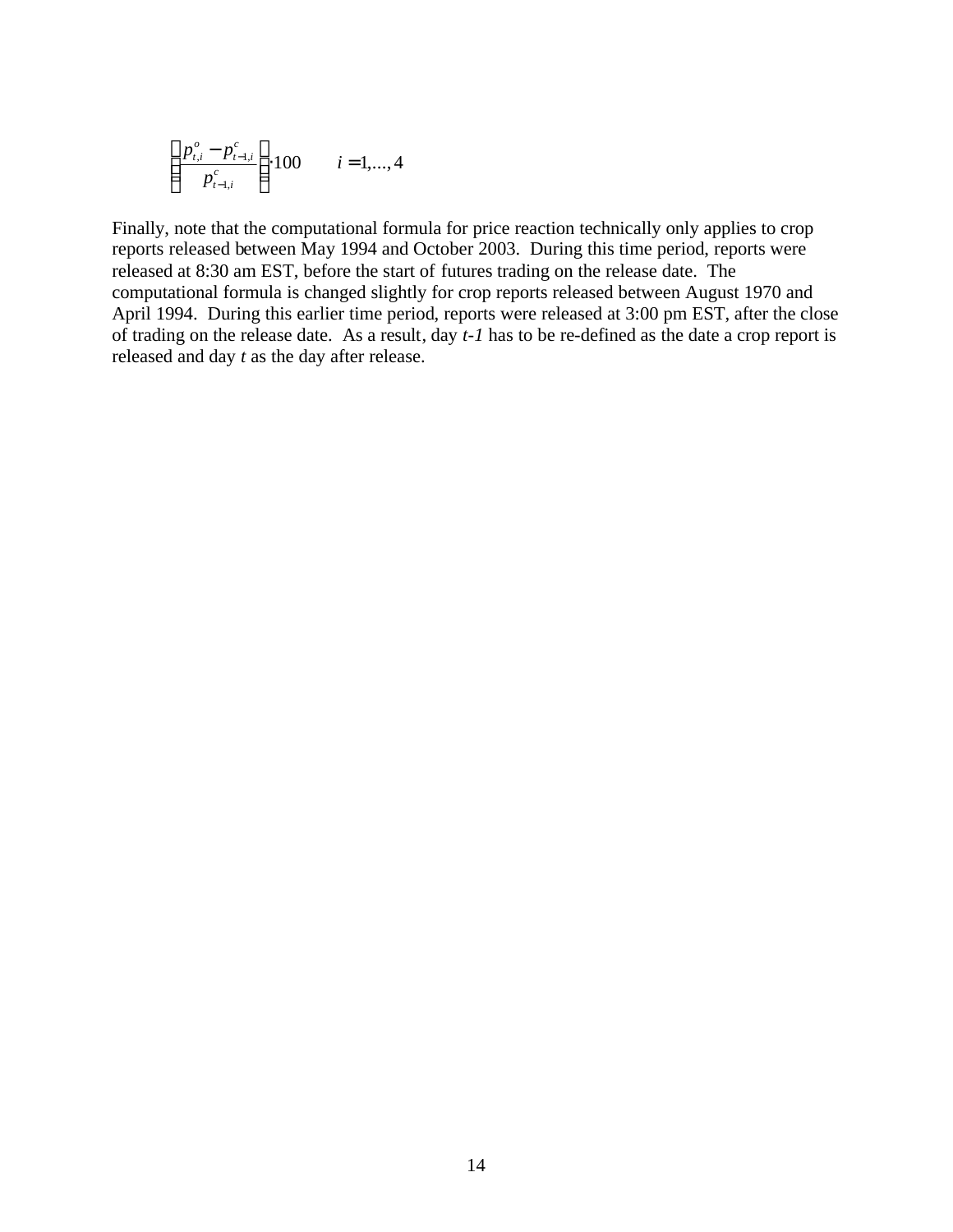|           |                 | Corn            | <b>Soybeans</b> |                 |  |
|-----------|-----------------|-----------------|-----------------|-----------------|--|
|           | <b>USDA</b>     | <b>Private</b>  | <b>USDA</b>     | <b>Private</b>  |  |
|           | <b>Forecast</b> | <b>Forecast</b> | <b>Forecast</b> | <b>Forecast</b> |  |
|           | $--\% --$       |                 | $--\% --$       |                 |  |
| August    |                 |                 |                 |                 |  |
| 1970-2003 | 5.1             | 5.3             | 5.1             | 4.8             |  |
| 1970-1984 | 5.9             | 7.0             | 4.9             | 4.8             |  |
| 1985-2003 | 4.5             | 3.9             | 5.3             | 4.7             |  |
| September |                 |                 |                 |                 |  |
| 1970-2003 | 4.0             | 4.3             | 3.9             | 3.9             |  |
| 1970-1984 | 3.9             | 4.2             | 3.2             | 3.3             |  |
| 1985-2003 | 4.0             | 4.4             | 4.5             | 4.4             |  |
| October   |                 |                 |                 |                 |  |
| 1970-2003 | 2.4             | 3.0             | 2.4             | 2.7             |  |
| 1970-1984 | 2.4             | 3.1             | 2.7             | 2.7             |  |
| 1985-2003 | 2.4             | 2.9             | 2.1             | 2.8             |  |
| November  |                 |                 |                 |                 |  |
| 1970-2003 | 1.2             | 1.6             | 1.4             | 1.5             |  |
| 1970-1984 | 1.3             | 1.8             | 1.8             | 2.1             |  |
| 1985-2003 | 1.0             | 1.4             | 1.1             | 1.1             |  |

**Table 1. Average Absolute Errors for USDA and Private Market Forecasts of Corn and Soybean Production, 1970-2003**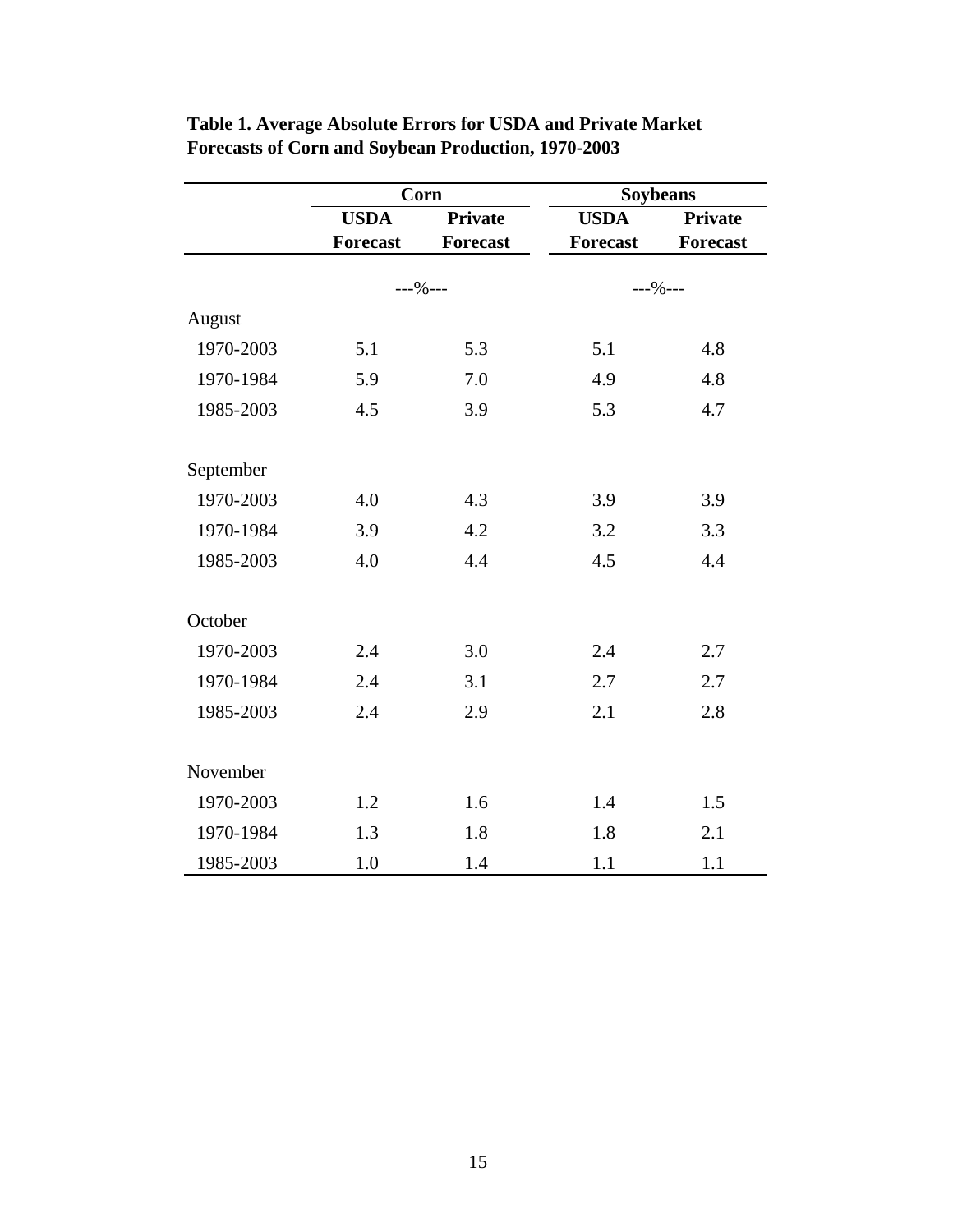|                                                   |                 | Corn            | <b>Soybeans</b> |                 |  |
|---------------------------------------------------|-----------------|-----------------|-----------------|-----------------|--|
|                                                   | <b>USDA</b>     | <b>Private</b>  | <b>USDA</b>     | <b>Private</b>  |  |
| <b>Month</b>                                      | <b>Forecast</b> | <b>Forecast</b> | <b>Forecast</b> | <b>Forecast</b> |  |
| <b>Panel A: Forecasts (million bushels)</b>       |                 |                 |                 |                 |  |
| August 2003                                       | 10,064          | 10,293          | 2,862           | 2,943           |  |
| September 2003                                    | 9,944           | 9,800           | 2,643           | 2,757           |  |
| October 2003                                      | 10,207          | 10,062          | 2,468           | 2,561           |  |
| November 2003                                     | 10,278          | 10,327          | 2,452           | 2,451           |  |
| <b>USDA January 2004 Final</b>                    | 10,114          | 10,114          | 2,418           | 2,418           |  |
| <b>Panel B: Forecast Errors (million bushels)</b> |                 |                 |                 |                 |  |
| August 2003                                       | 50              | $-179$          | $-444$          | $-525$          |  |
| September 2003                                    | 170             | 314             | $-225$          | $-339$          |  |
| October 2003                                      | $-93$           | 52              | $-50$           | $-143$          |  |
| November 2003                                     | $-164$          | $-213$          | $-34$           | $-33$           |  |
| <b>Panel C: Forecast Errors (percent)</b>         |                 |                 |                 |                 |  |
| August 2003                                       | 0.5             | $-1.8$          | $-18.4$         | $-21.7$         |  |
| September 2003                                    | 1.7             | 3.1             | $-9.3$          | $-14.0$         |  |
| October 2003                                      | $-0.9$          | 0.5             | $-2.1$          | $-5.9$          |  |
| November 2003                                     | $-1.6$          | $-2.1$          | $-1.4$          | $-1.4$          |  |

# **Table 2. USDA and Private Market Forecasts for 2003 Corn and Soybean Production**

Note: Forecast errors are computed as actual minus forecast values. Hence, a positive error implies the forecast value is less than the actual value and a negative error implies the forecast value is larger than the actual value. USDA January estimates are used as actual values in computing all forecast errors.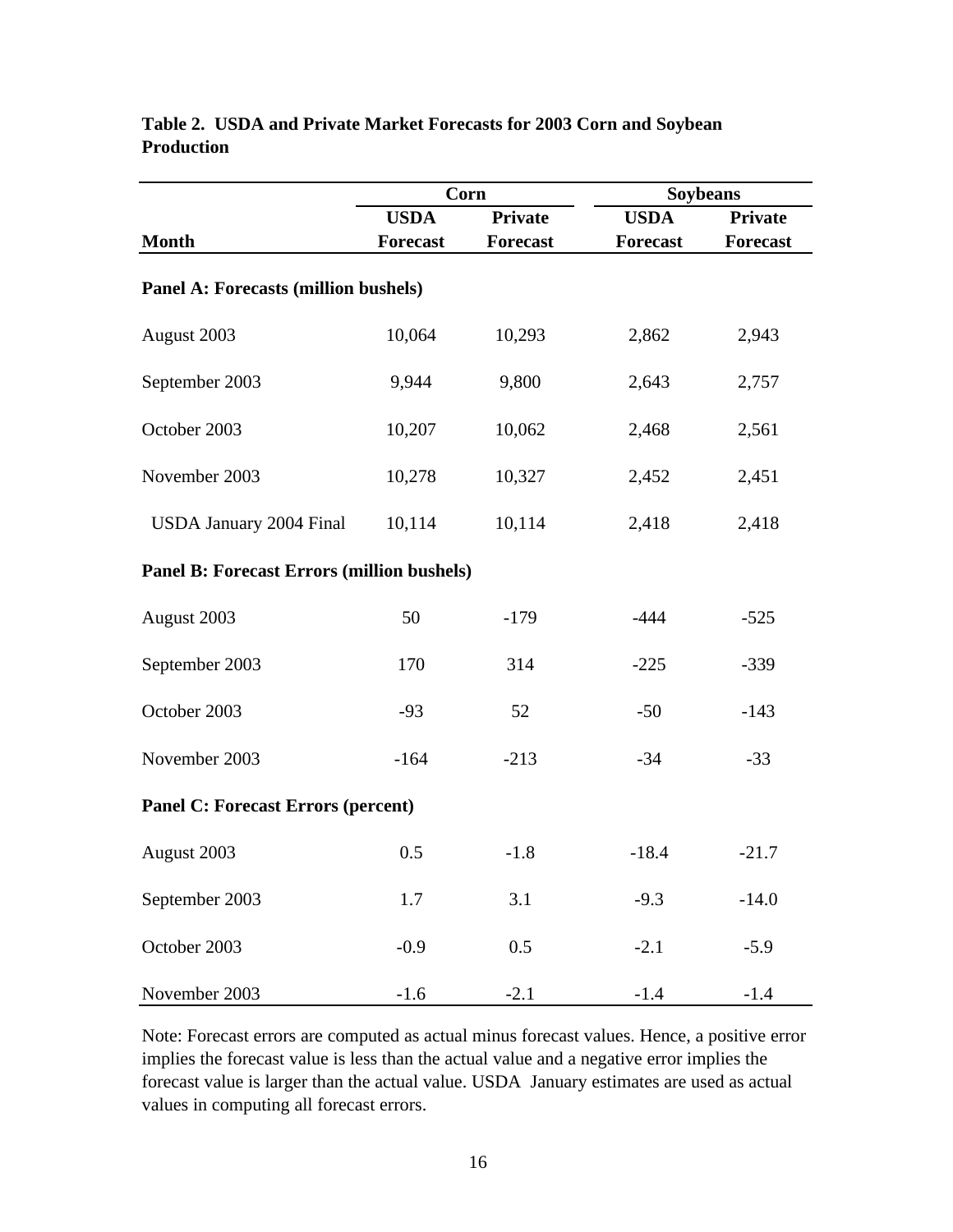|                | Corn                      |              |                 | <b>Soybeans</b> |                           |              |                 |                 |
|----------------|---------------------------|--------------|-----------------|-----------------|---------------------------|--------------|-----------------|-----------------|
| <b>Release</b> | <b>Change in Forecast</b> |              | <b>Market</b>   | <b>Price</b>    | <b>Change in Forecast</b> |              | <b>Market</b>   | <b>Price</b>    |
| <b>Month</b>   | Forecast                  | <b>Error</b> | <b>Surprise</b> | <b>Reaction</b> | Forecast                  | <b>Error</b> | <b>Surprise</b> | <b>Reaction</b> |
|                |                           |              |                 |                 |                           |              |                 |                 |
|                |                           | $---96---$   |                 |                 | $---96---$                |              |                 |                 |
| August         |                           |              |                 |                 |                           |              |                 |                 |
| 2003           | NA                        | 0.5          | $-2.3$          | 6.4             | NA                        | $-18.4$      | $-2.8$          | 3.7             |
| Previous High  | NA                        | 9.6          | 4.5             | 12.7            | NA                        | 10.8         | 3.7             | 11.4            |
| Previous Low   | NA                        | $-24.6$      | $-6.3$          | $-6.3$          | NA                        | $-15.5$      | $-3.2$          | $-6.0$          |
| September      |                           |              |                 |                 |                           |              |                 |                 |
| 2003           | $-1.2$                    | 1.7          | 1.4             | $-0.8$          | $-7.7$                    | $-9.3$       | $-4.3$          | 5.3             |
| Previous High  | 4.5                       | 9.3          | 3.1             | 2.2             | 5.3                       | 9.5          | 4.2             | 2.3             |
| Previous Low   | $-16.2$                   | $-14.0$      | $-2.2$          | $-3.8$          | $-16.7$                   | $-9.0$       | $-4.0$          | $-5.6$          |
| October        |                           |              |                 |                 |                           |              |                 |                 |
| 2003           | 2.6                       | $-0.9$       | 1.4             | $-1.4$          | $-6.6$                    | $-2.1$       | $-3.8$          | 4.4             |
| Previous High  | 3.7                       | 7.5          | 2.4             | 4.5             | 6.4                       | 5.2          | 4.4             | 4.9             |
| Previous Low   | $-5.5$                    | $-9.7$       | $-2.6$          | $-3.8$          | $-4.8$                    | $-6.0$       | $-3.5$          | $-9.4$          |
| November       |                           |              |                 |                 |                           |              |                 |                 |
| 2003           | 0.7                       | $-1.6$       | $-0.5$          | 1.0             | $-0.6$                    | $-1.4$       | $-1.4$          | $0.8\,$         |
| Previous High  | 4.4                       | 5.1          | 2.1             | 10.1            | 4.4                       | 3.6          | 2.3             | 5.2             |
| Previous Low   | $-6.6$                    | $-2.5$       | $-2.9$          | $-2.7$          | $-3.5$                    | $-5.8$       | $-1.5$          | $-2.2$          |

**Table 3. Comparison of Performance Indicators for 2003 USDA Corn and Soybean Crop Production Forecasts and Historical Ranges over 1970-2002**

Notes: NA stands for not applicable. The previous high and low for a given month refer to the high and low over the 1970-2002 period. Change in forecast is the percentage change in a USDA production forecast relative to the previous month. Market surprise is the percentage difference between the USDA forecast and the private market forecast for a given month. Price reaction is the percentage change in futures prices (December for corn; November for soybeans) from the closing (settlement) price the day before a crop report is released to the first non-limit opening or closing price after a report is released.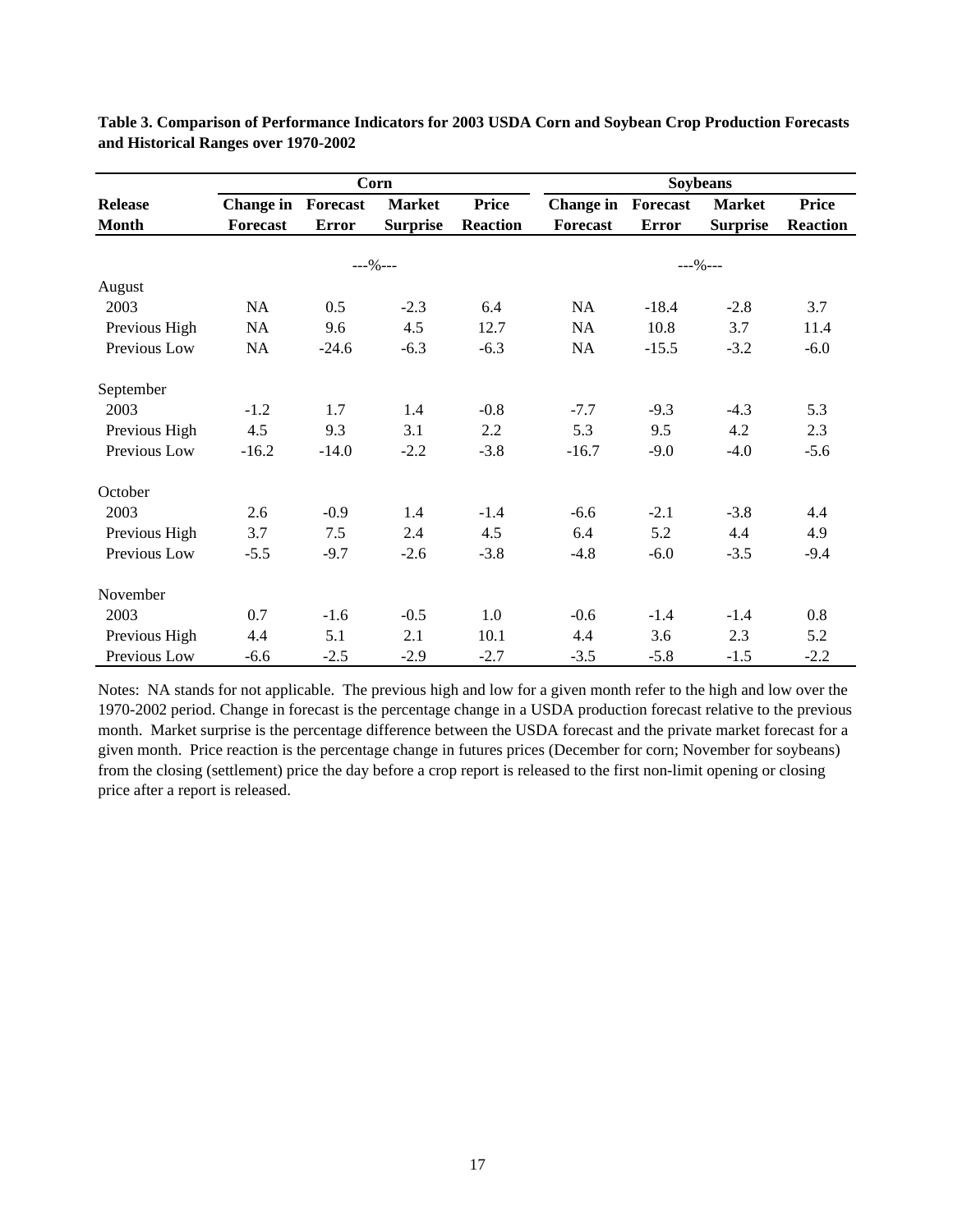**Table 4. Comparison of Actual Price Reaction to the Release of 2003 USDA Corn and Soybean Production Forecasts to the Price Reaction Predicted by Historical Relationships over 1970-2002**

|                |                                                | Corn             | <b>Soybeans</b>       |                       |  |
|----------------|------------------------------------------------|------------------|-----------------------|-----------------------|--|
|                | <b>Actual</b>                                  | <b>Predicted</b> | <b>Actual</b>         | Predicted             |  |
| <b>Month</b>   | <b>Price Reaction</b><br><b>Price Reaction</b> |                  | <b>Price Reaction</b> | <b>Price Reaction</b> |  |
|                | $---\%---$                                     |                  | $---9$ ---            |                       |  |
| August 2003    | 6.4                                            | 2.8              | 3.7                   | 2.9                   |  |
| September 2003 | $-0.8$                                         | $-1.1$           | 5.3                   | 1.7                   |  |
| October 2003   | $-1.4$                                         | $-1.2$           | 4.4                   | 4.3                   |  |
| November 2003  | 1.0                                            | 1.2              | 0.8                   | 0.2                   |  |

Note: The predicted price reaction is computed using a regression model of the relationship between market surprise and actual price reaction over 1970-2002. The individual models are presented in Figures 17 and 18.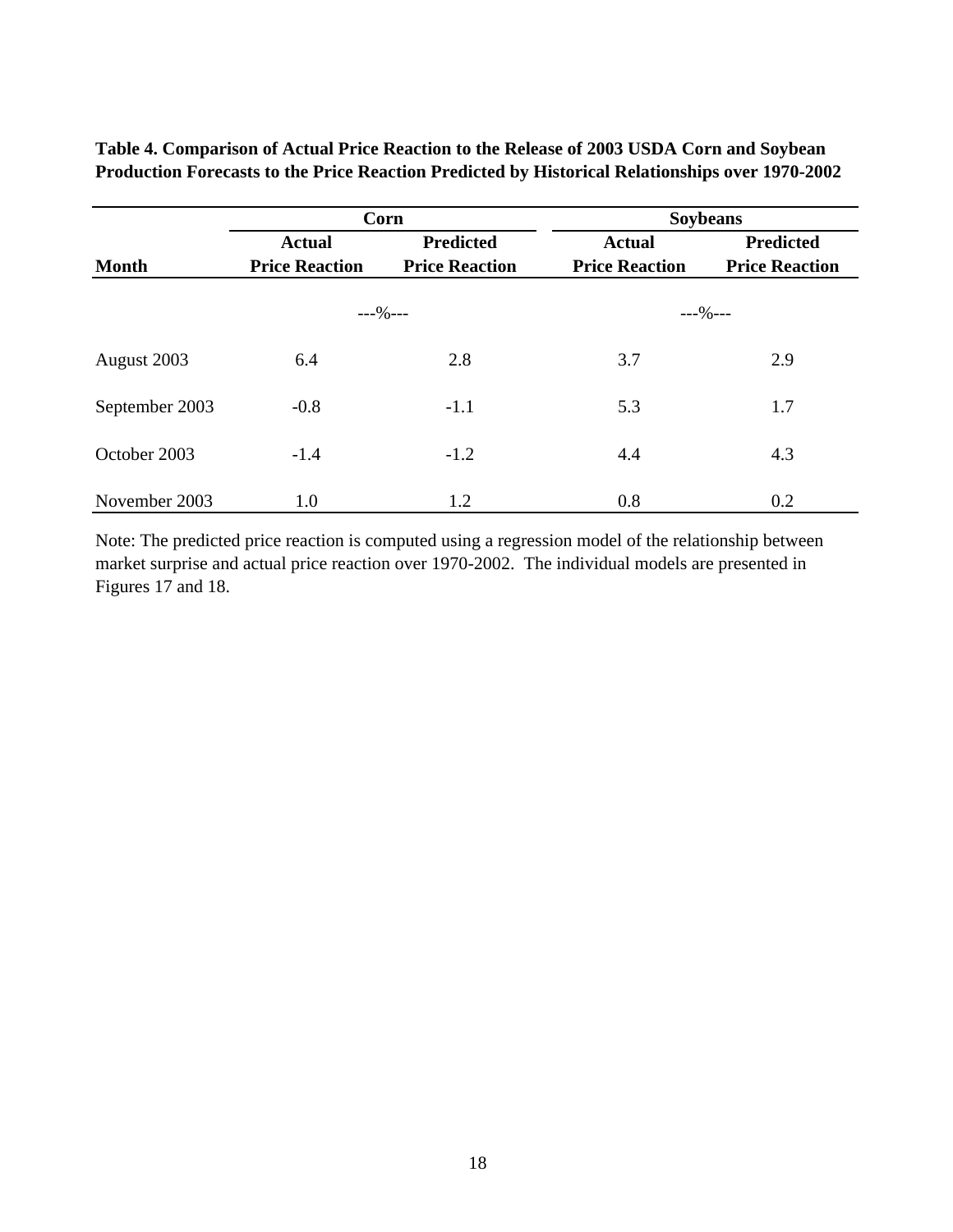

**Panel A: August Panel B: September**





**Figure 1. USDA Corn Production Forecasts, 1970-2003**

### **Panel C: October Panel D: November**

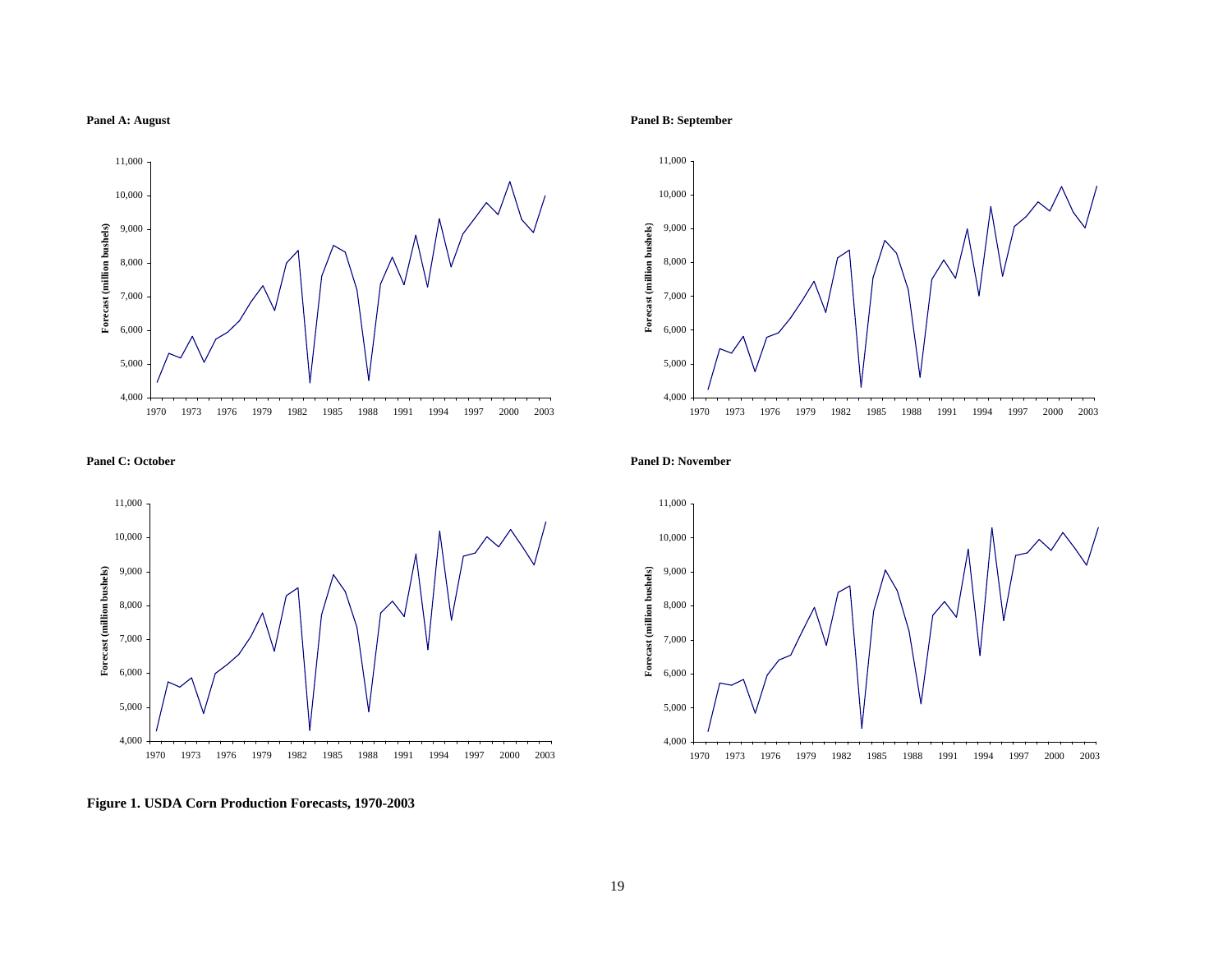



### **Panel C: October Panel D: November**





**Figure 2. USDA Soybean Production Forecasts, 1970-2003**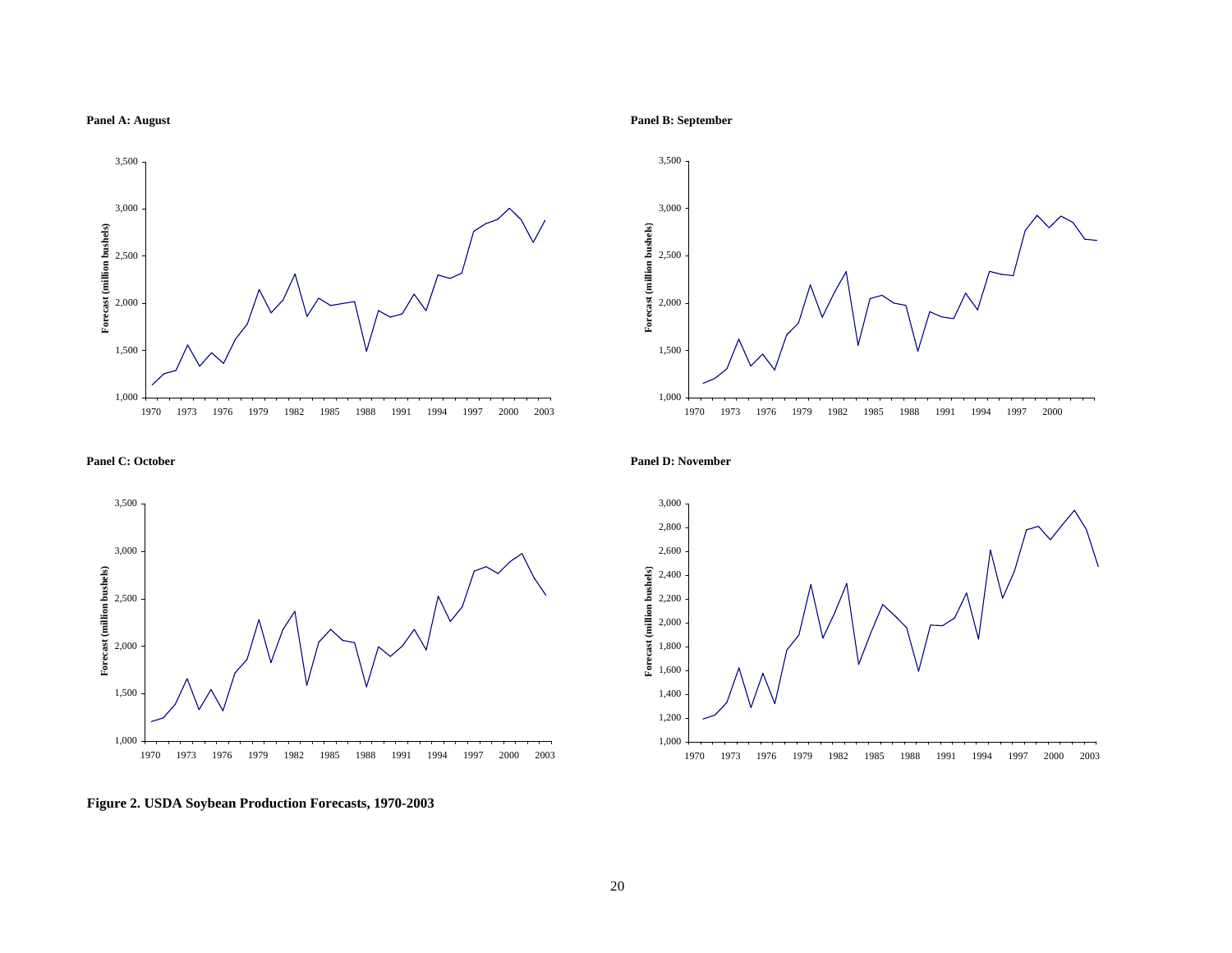**Panel A: September Panel B: October**



 $-20$ -15 -10 -5  $\mathbf{0}$ 5 970 1973 1976 1979 1982 1985 1988 1991 1994 1997 2000 2003 **Change in Forecast (%)**

**Panel C: November Panel D: January**



10



**Figure 3. Change in USDA Corn Production Forecasts, 1970-2003**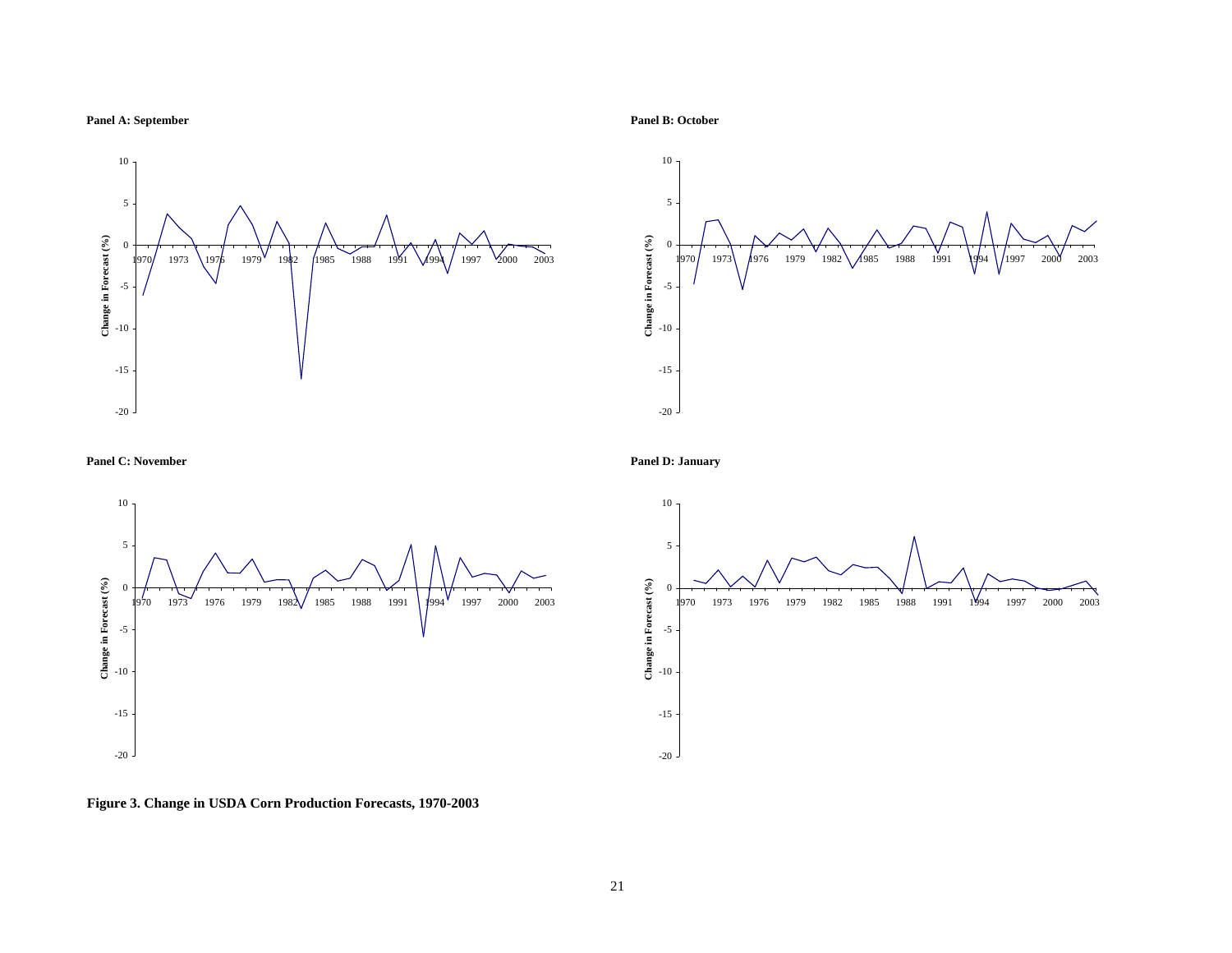





### **Panel C: November Panel D: January**





**Figure 4. Change in USDA Soybean Production Forecasts, 1970-2003**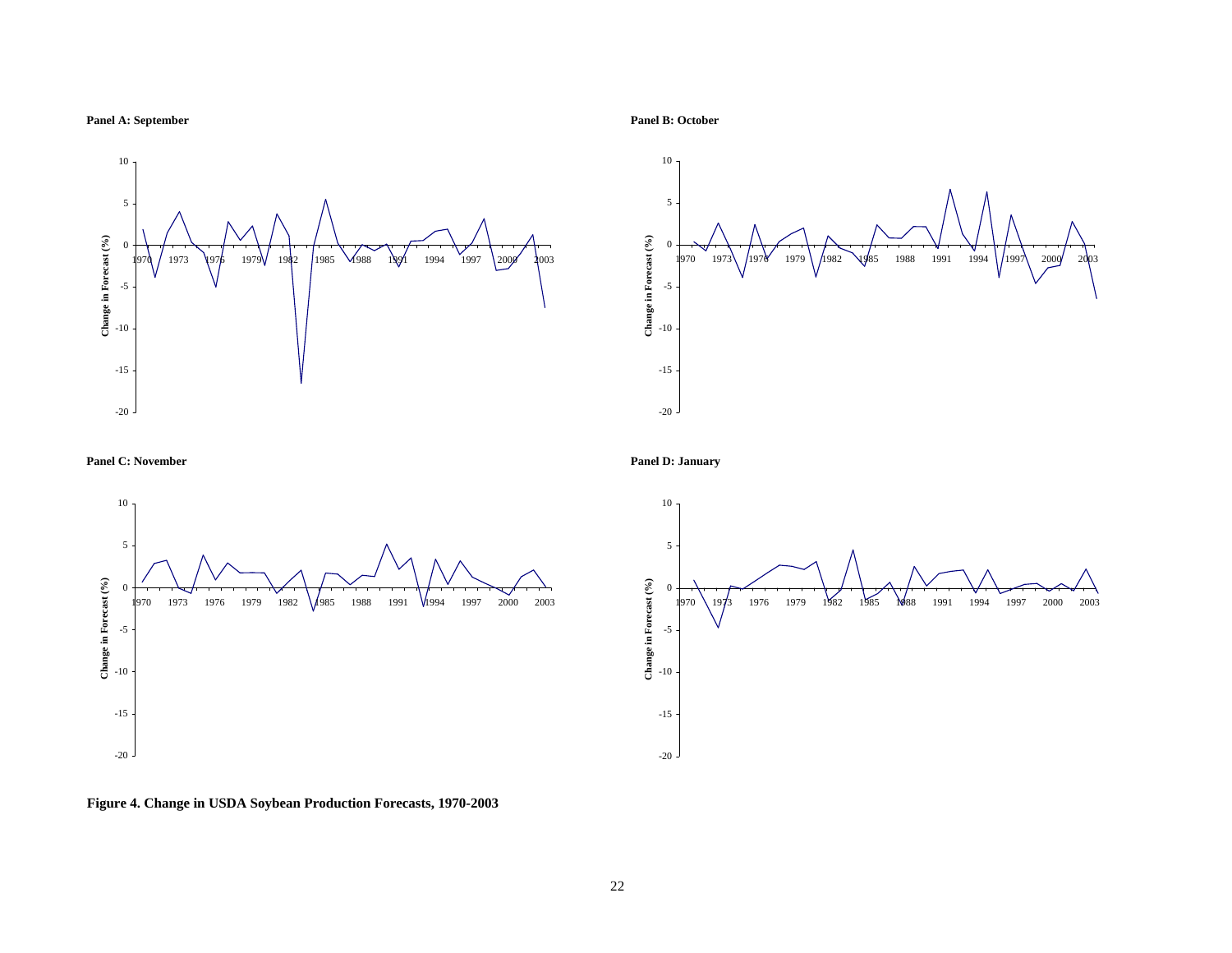**Panel A: October vs. September Panel B: November vs. October**



**Panel C: January vs. November**



**Figure 5. Relationship Between Changes in USDA Corn Production Forecasts, 1970-2003**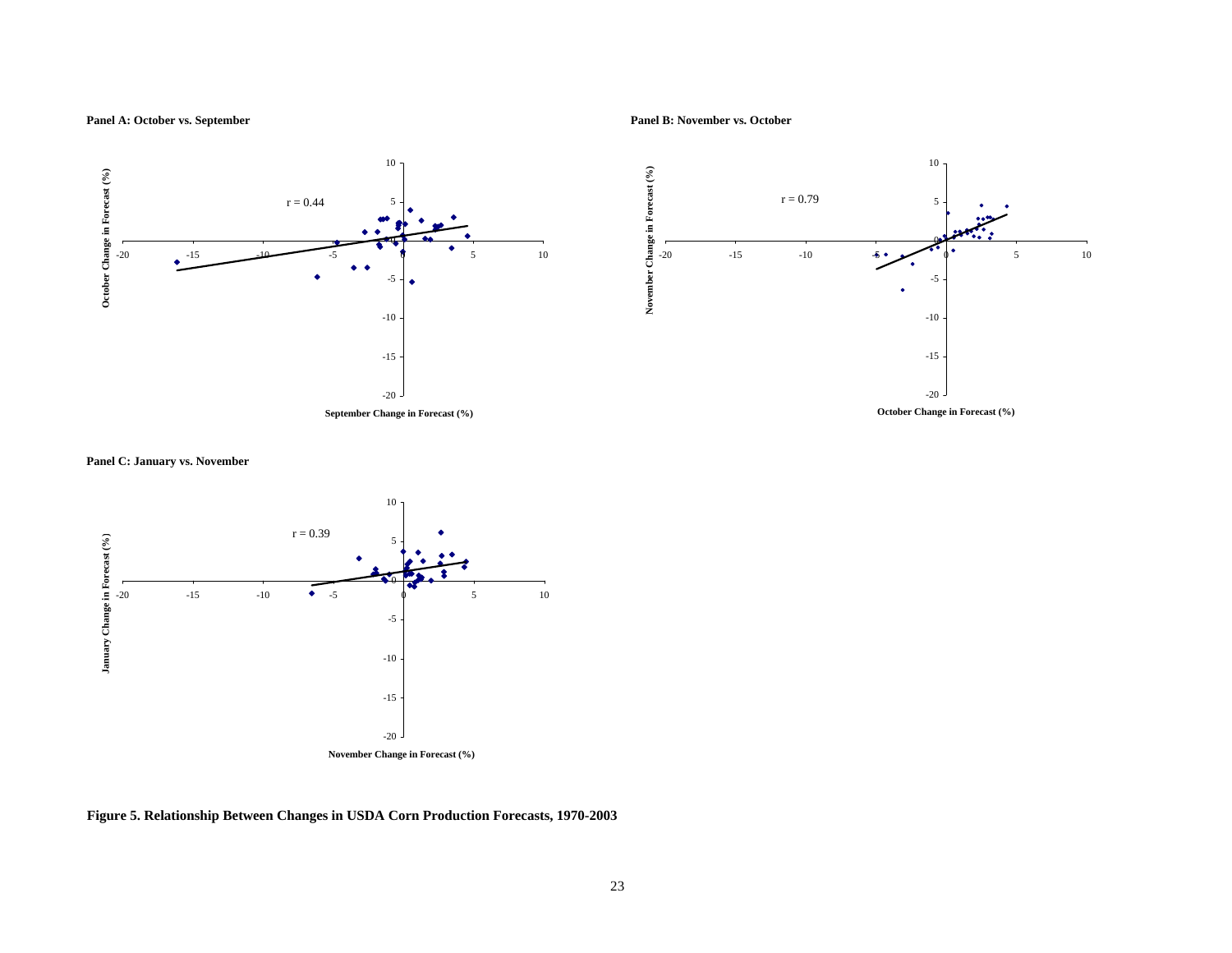Panel A: October vs. September **Panel A: October vs. October** Panel B: November vs. October



### **Panel C: January vs. November**



**Figure 6. Relationship Between Changes in USDA Soybean Production Forecasts, 1970-2003**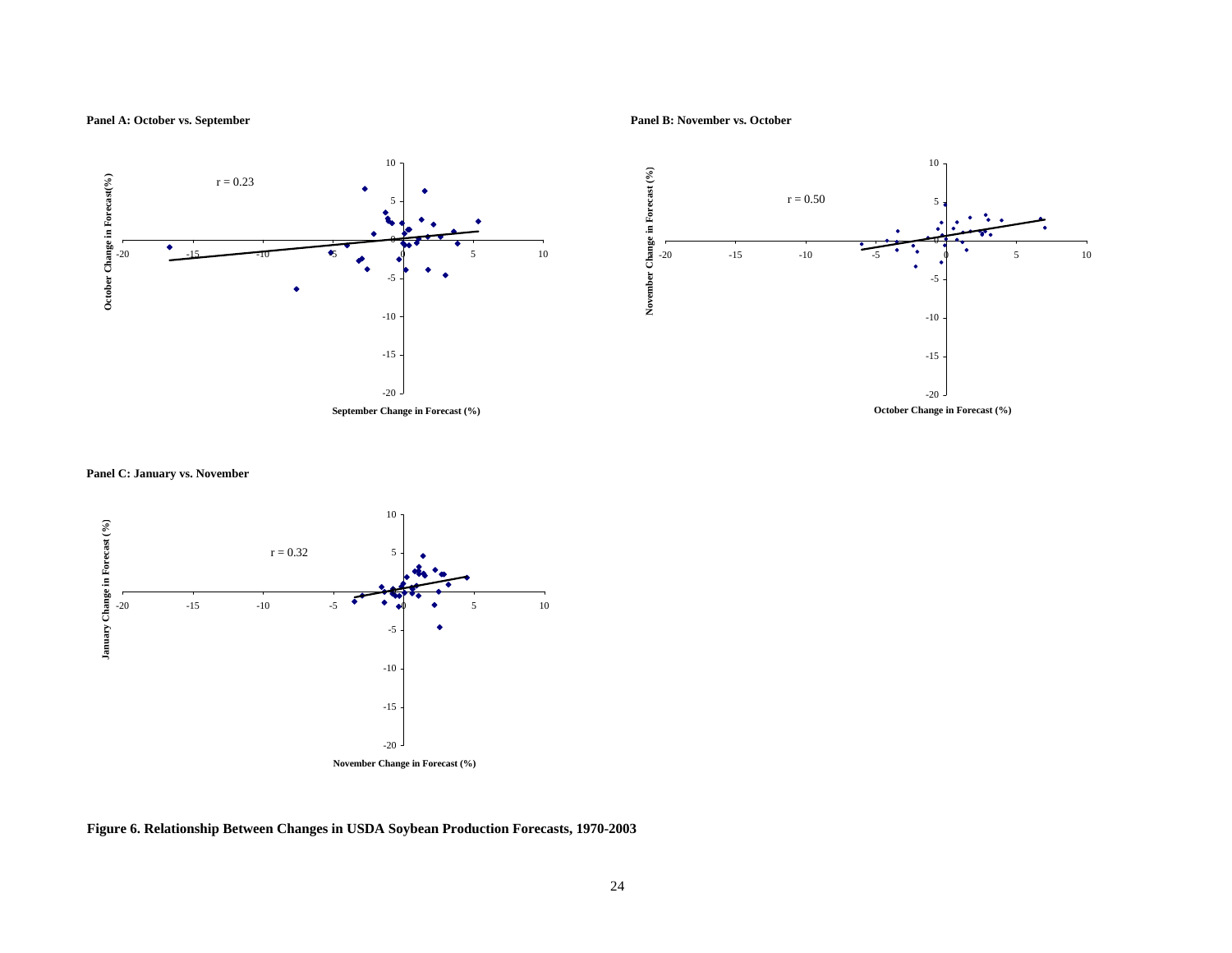### Panel A: September Panel B: October Panel B: October





### **Panel C: November**



**Figure 7. Actual and Expected Changes in USDA Corn Production Forecasts, 1970-2003**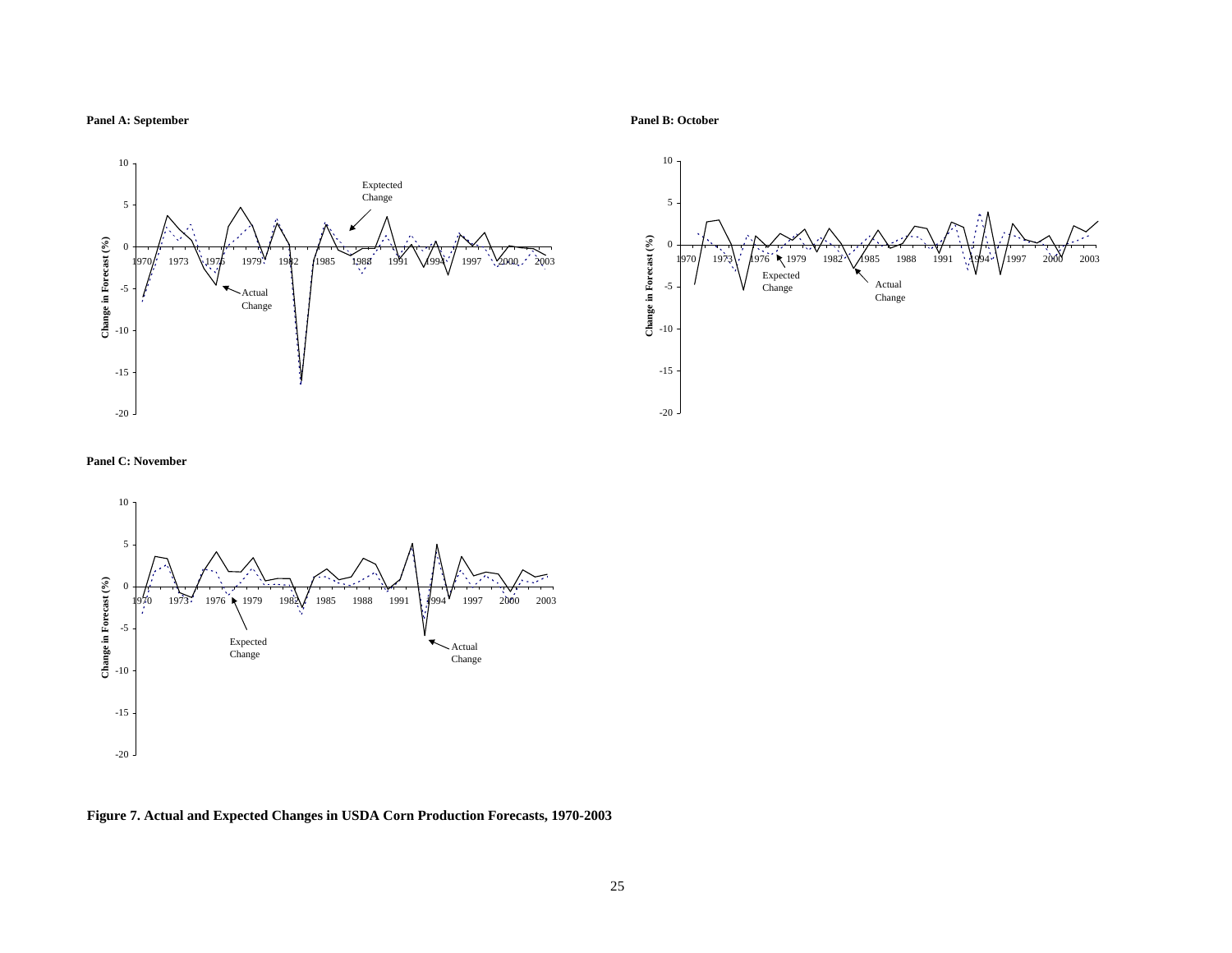10 Expected Change Actual 5 Change Change in Forecast  $(^{\rm o}\!/_{\rm 0})$ **Change in Forecast (%)** 0 1973 \\97\$ 1979\\; 19\$2 |1985 \4988 1\991 \1994 1997 \\2000'; 1003 -5 -10 -15 -20





### **Panel C: November**



**Figure 8. Actual and Expected Changes in USDA Soybean Production Forecasts, 1970-2003**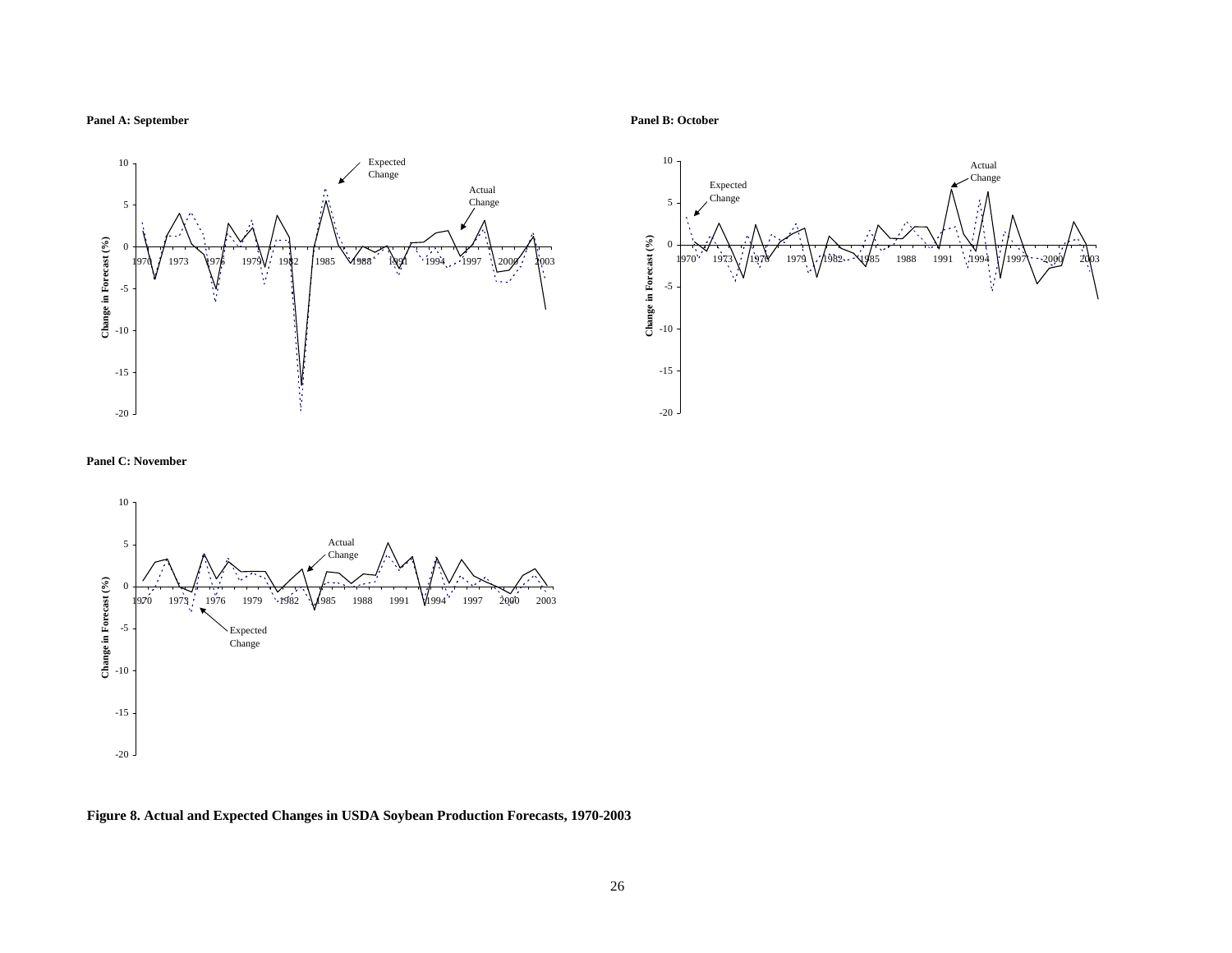







**Panel A: August Panel B: September**







**Figure 9. USDA Corn Production Forecast Errors, 1970-2003**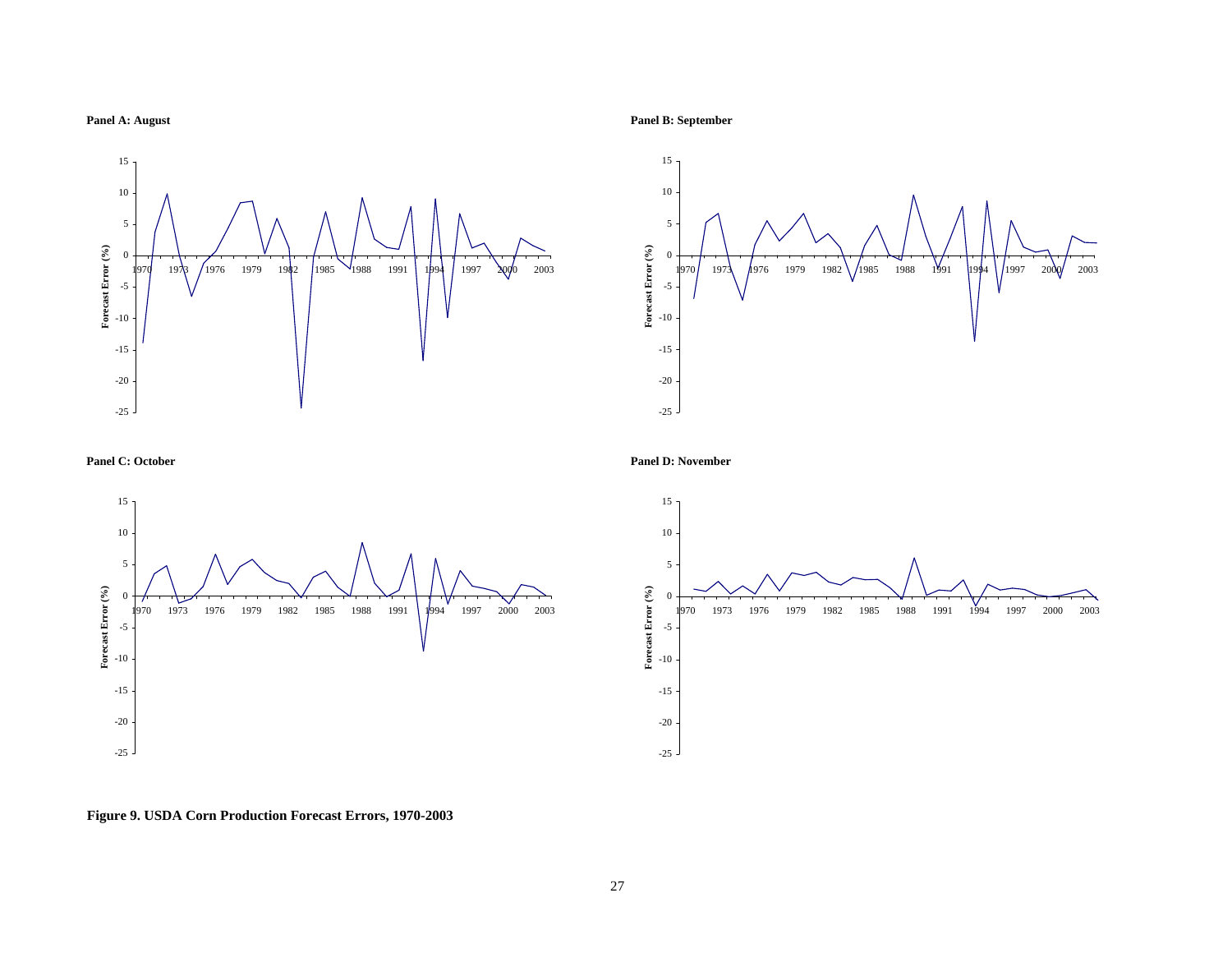







### **Panel C: October Panel D: November**



**Figure 10. USDA Soybean Production Forecast Errors, 1970-2003**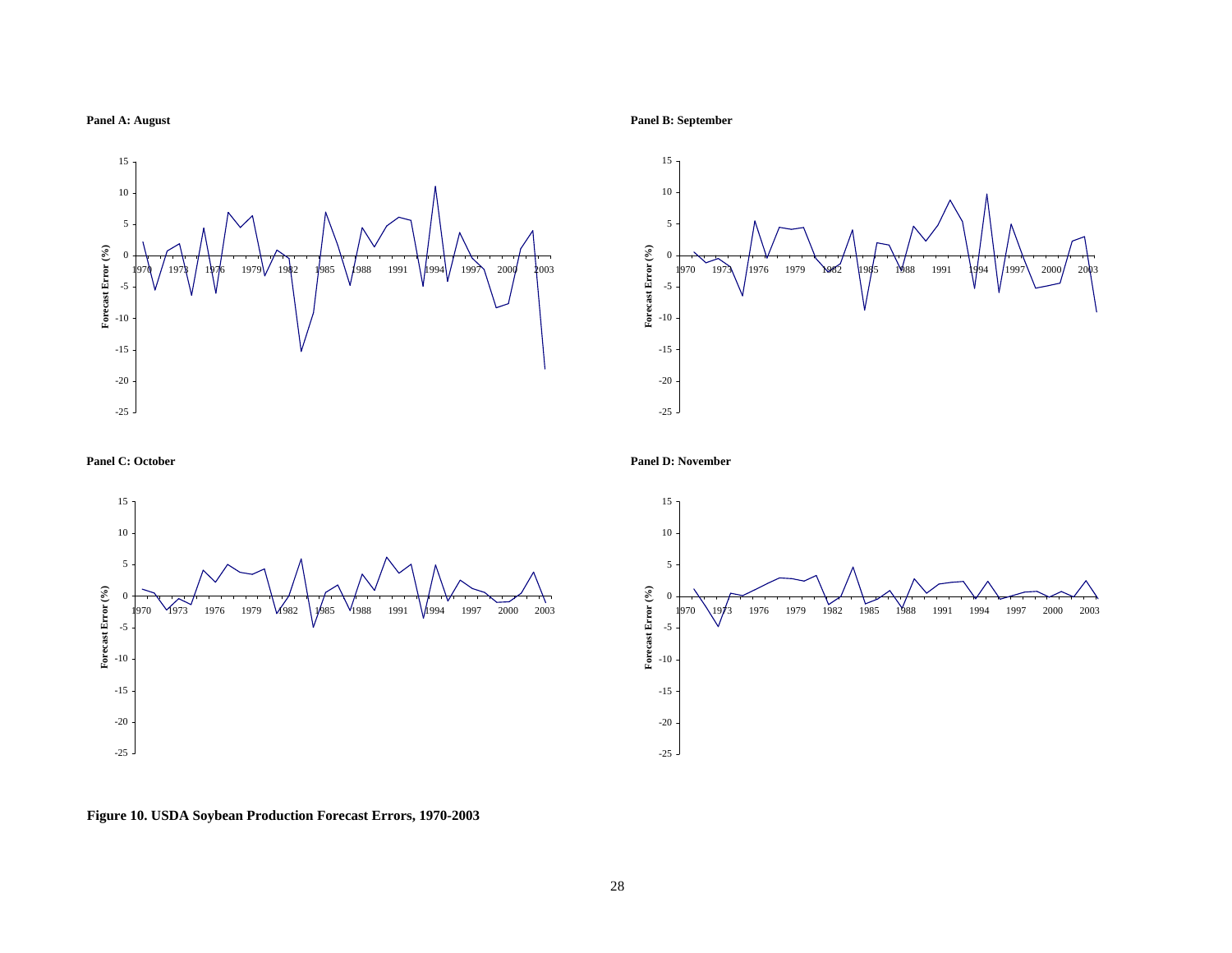









**Figure 11. USDA and Private Market Corn Production Forecast Errors, 1970-2003**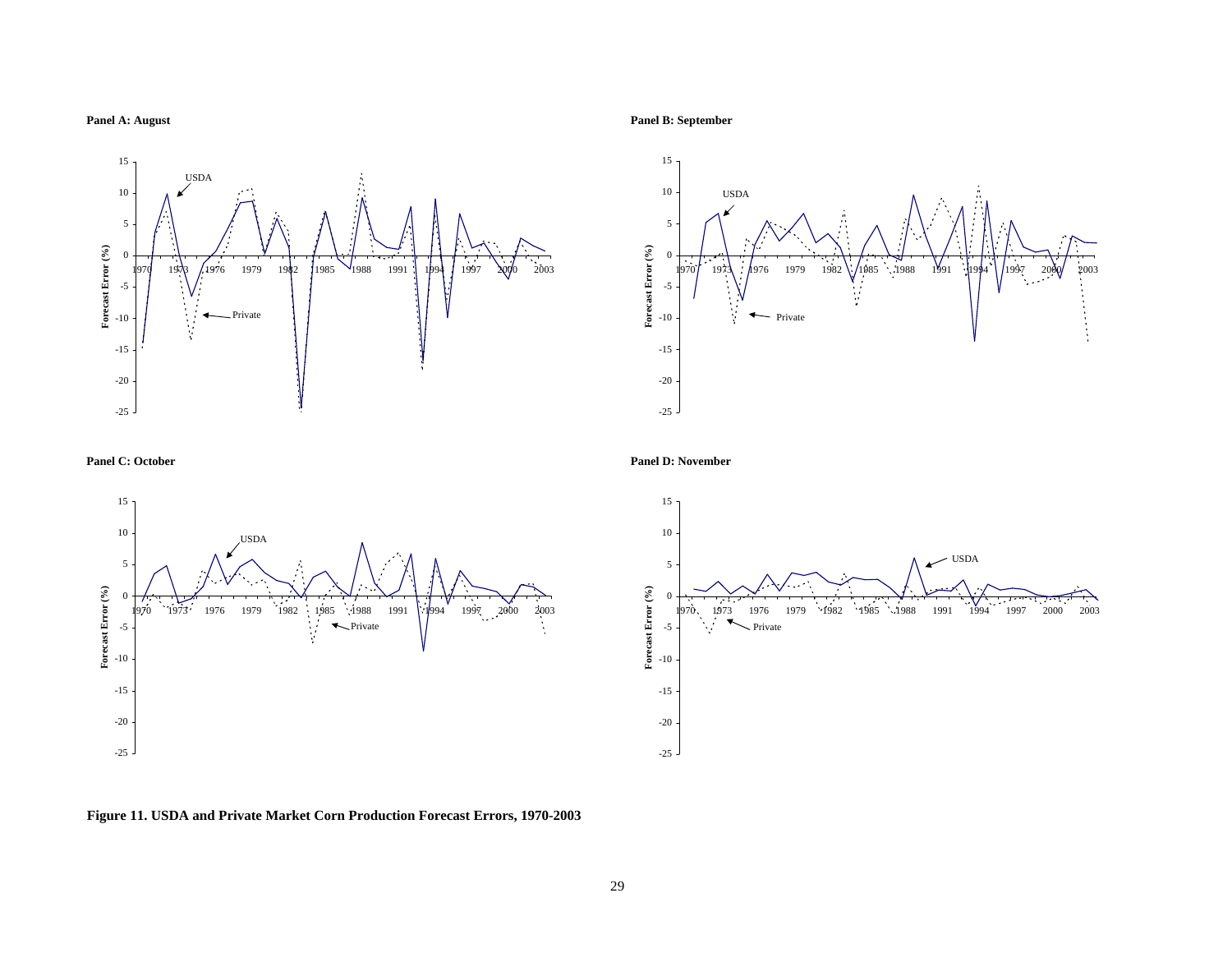

# 15





### **Panel C: October Panel D: November**



**Figure 12. USDA and Private Market Soybean Production Forecast Errors, 1970-2003**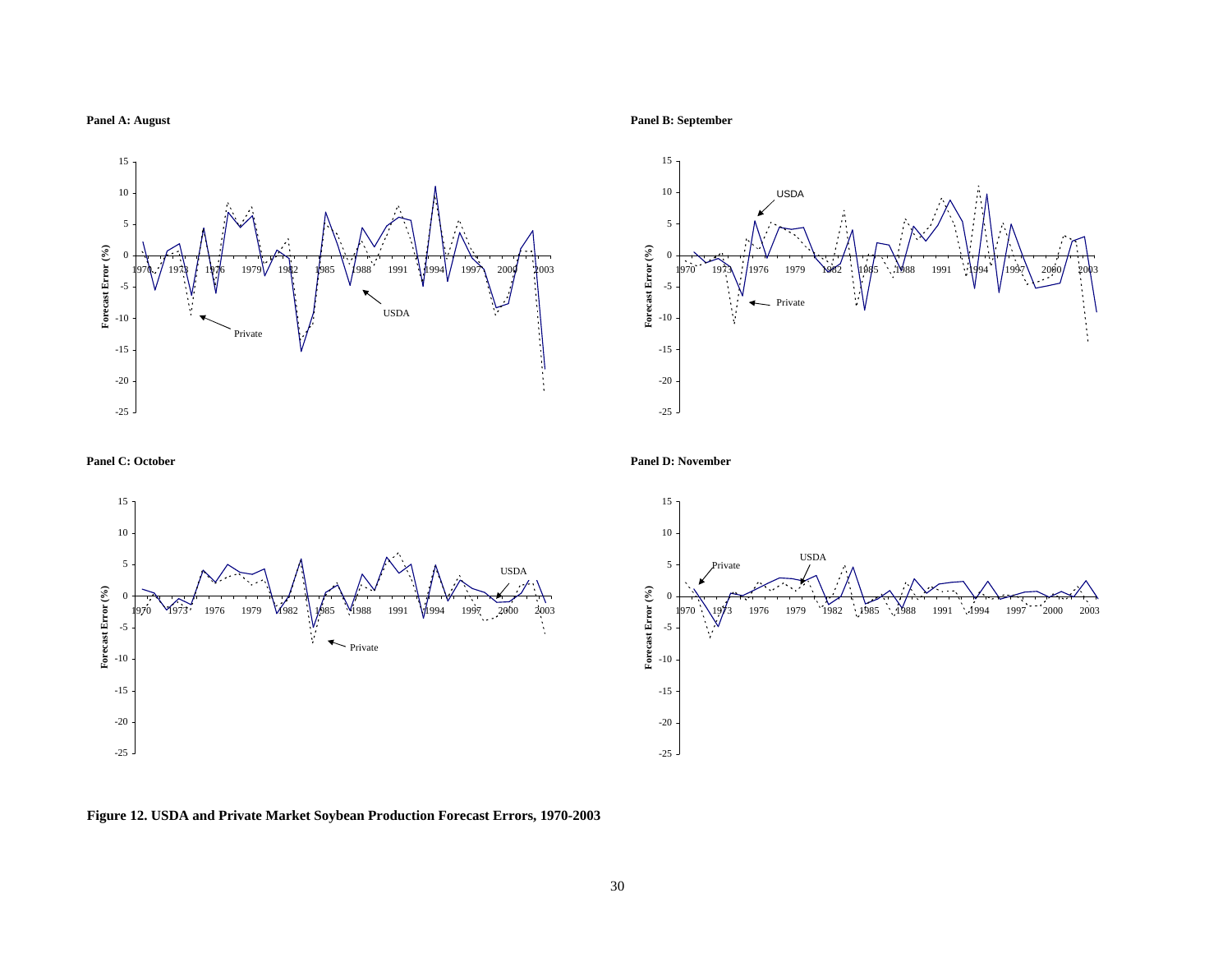









**Figure 13. Market Surpise Associated with USDA Corn Production Forecasts, 1970-2003**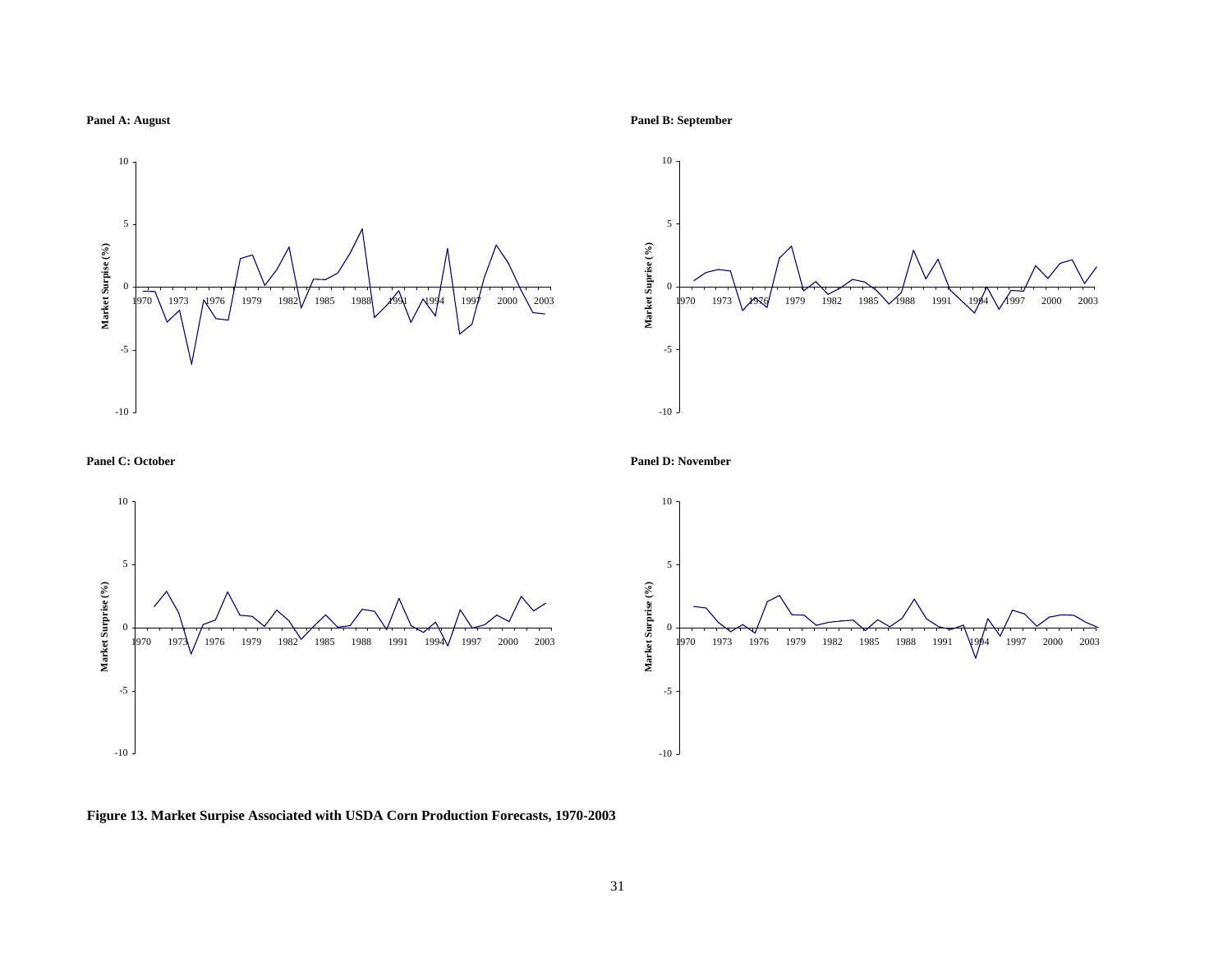









**Figure 14. Market Surpise Associated with USDA Soybean Production Forecasts, 1970-2003**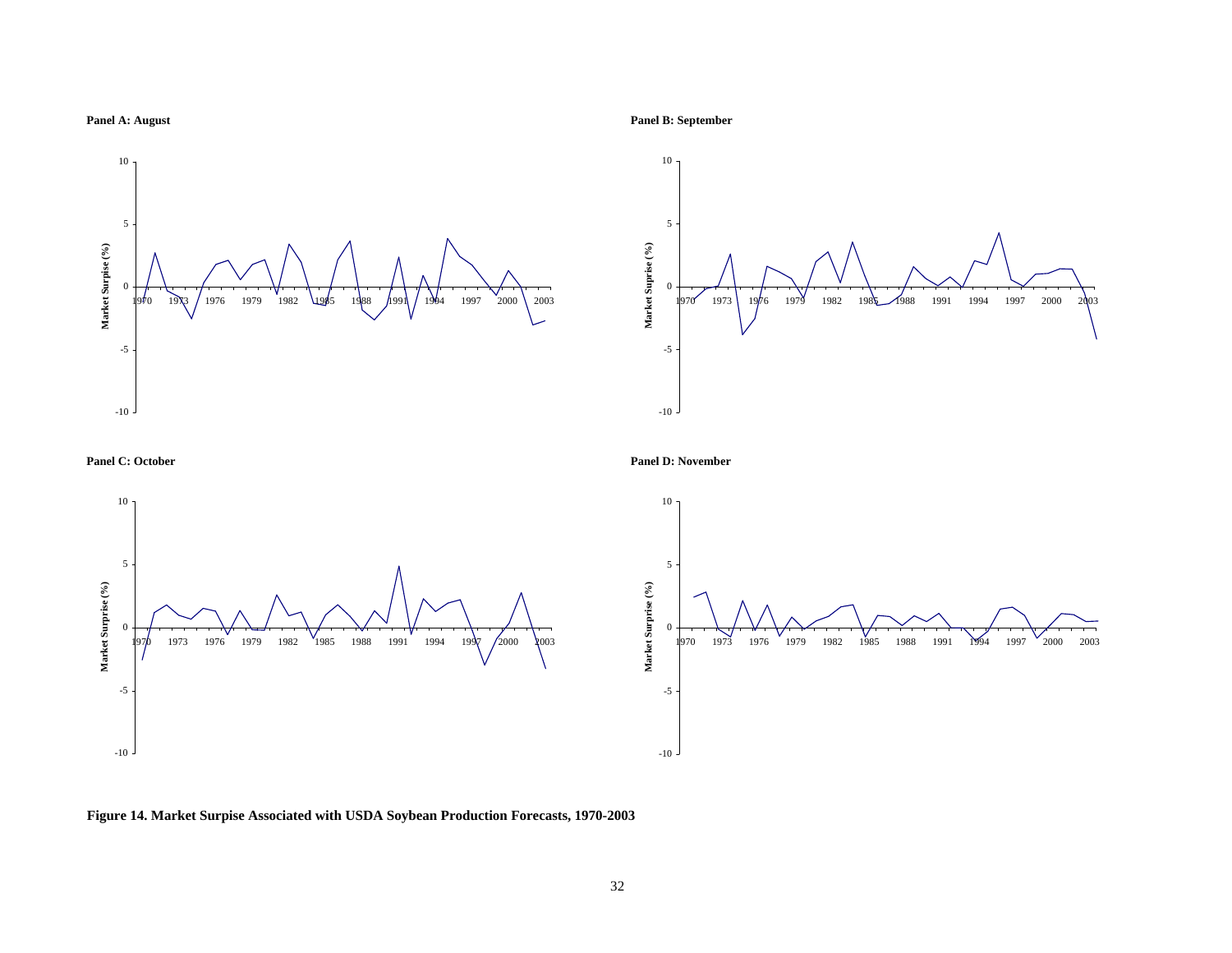







**Panel C: October Panel D: November**



**Figure 15. Reaction of December Corn Futures Prices to Release of USDA Corn Production Forecasts, 1970-2003**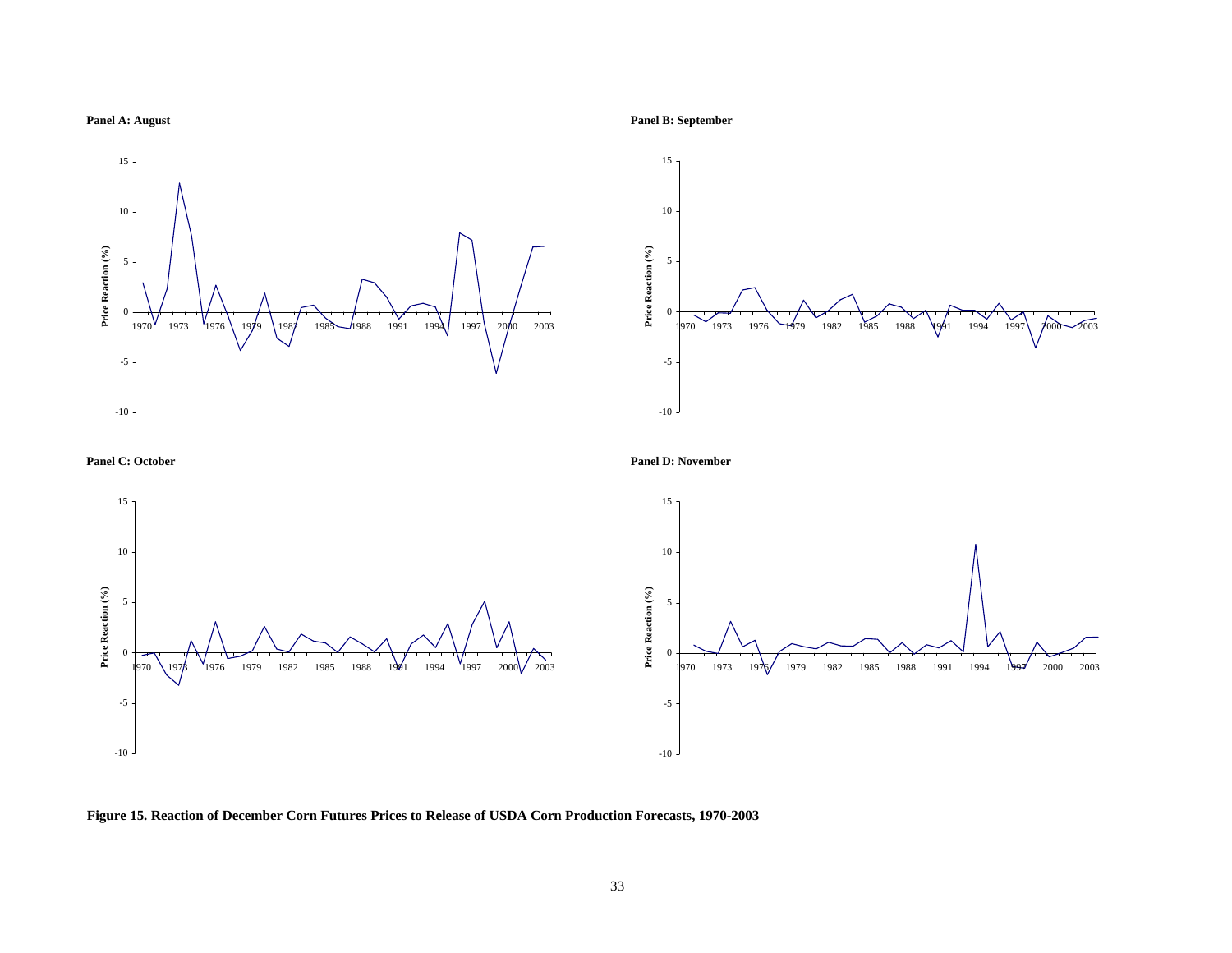





**Panel C: October Panel D: November**



**Figure 16. Reaction of November Soybean Futures Prices to Release of USDA Soybean Production Forecasts, 1970-2003**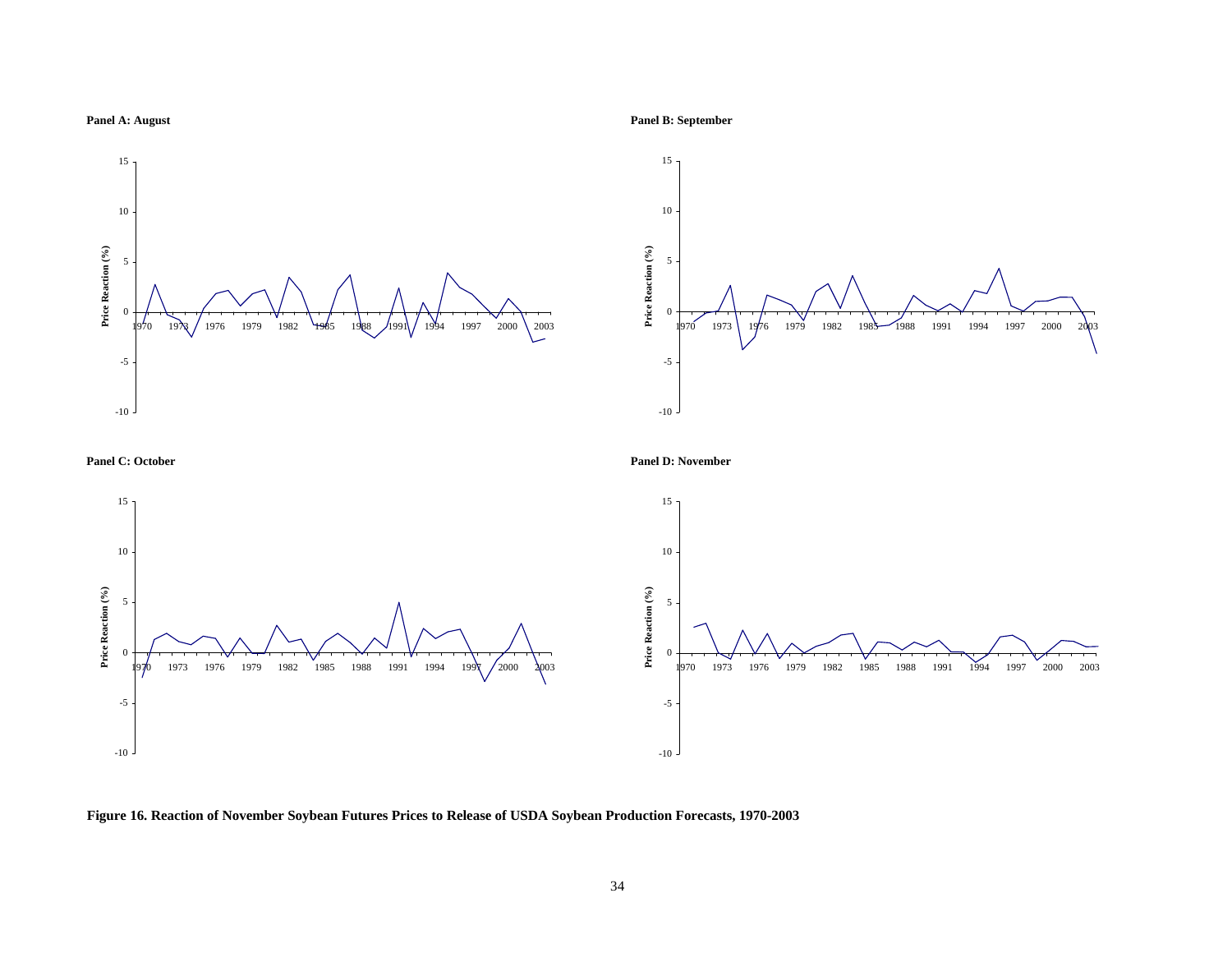